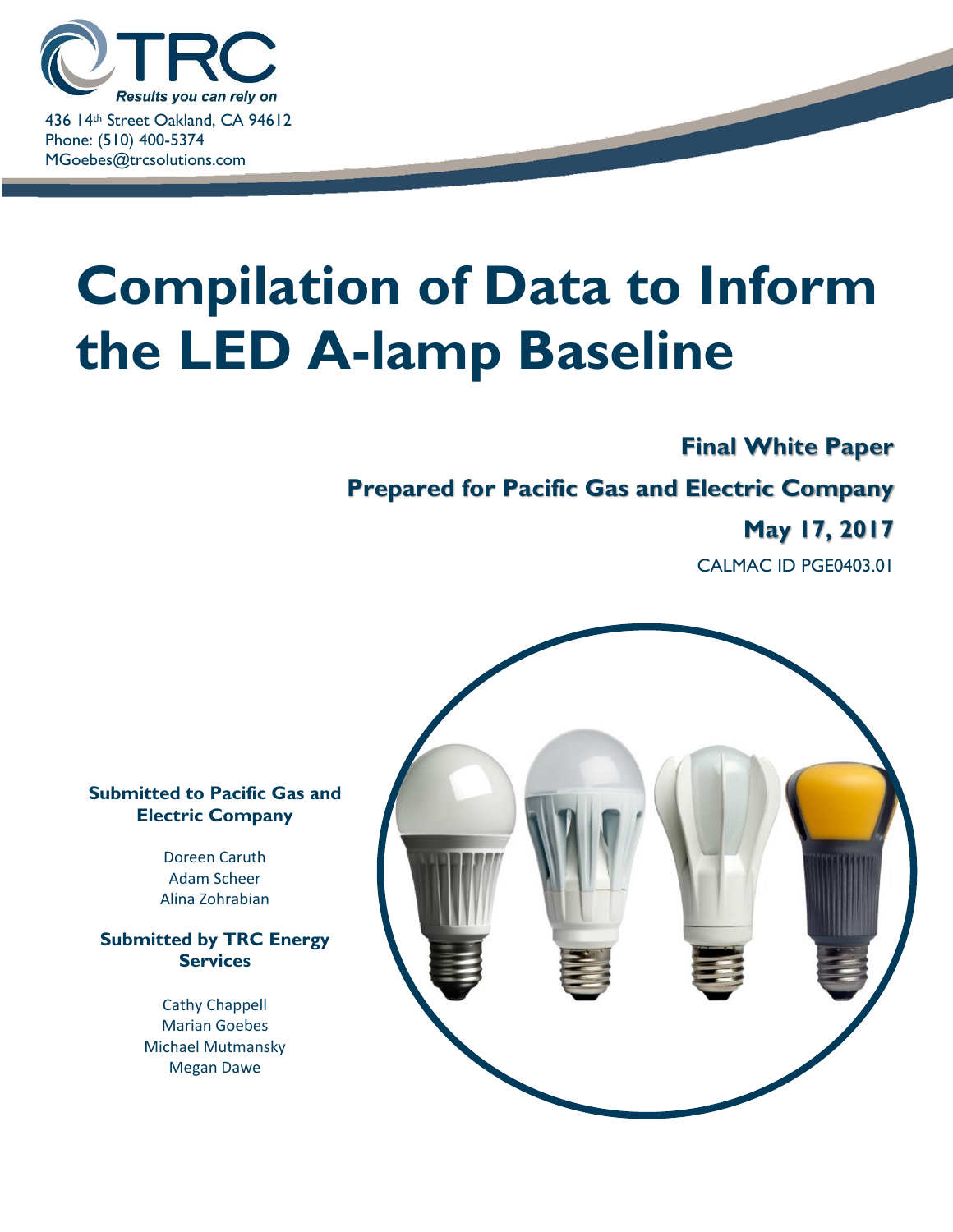# <span id="page-1-0"></span>**TABLE OF CONTENTS**

| $\mathbf{1}$ . |     |       |  |  |  |  |  |  |  |
|----------------|-----|-------|--|--|--|--|--|--|--|
|                | 1.1 |       |  |  |  |  |  |  |  |
|                | 1.2 |       |  |  |  |  |  |  |  |
| 2.             |     |       |  |  |  |  |  |  |  |
| 3.             |     |       |  |  |  |  |  |  |  |
| 4.             |     |       |  |  |  |  |  |  |  |
|                | 4.1 |       |  |  |  |  |  |  |  |
|                | 4.2 |       |  |  |  |  |  |  |  |
|                |     | 4.2.1 |  |  |  |  |  |  |  |
|                |     | 4.2.2 |  |  |  |  |  |  |  |
|                |     | 4.2.3 |  |  |  |  |  |  |  |
|                | 4.3 |       |  |  |  |  |  |  |  |
|                | 4.4 |       |  |  |  |  |  |  |  |
|                | 4.5 |       |  |  |  |  |  |  |  |
|                | 4.6 |       |  |  |  |  |  |  |  |
|                | 4.7 |       |  |  |  |  |  |  |  |
|                | 4.8 |       |  |  |  |  |  |  |  |
| 5.             |     |       |  |  |  |  |  |  |  |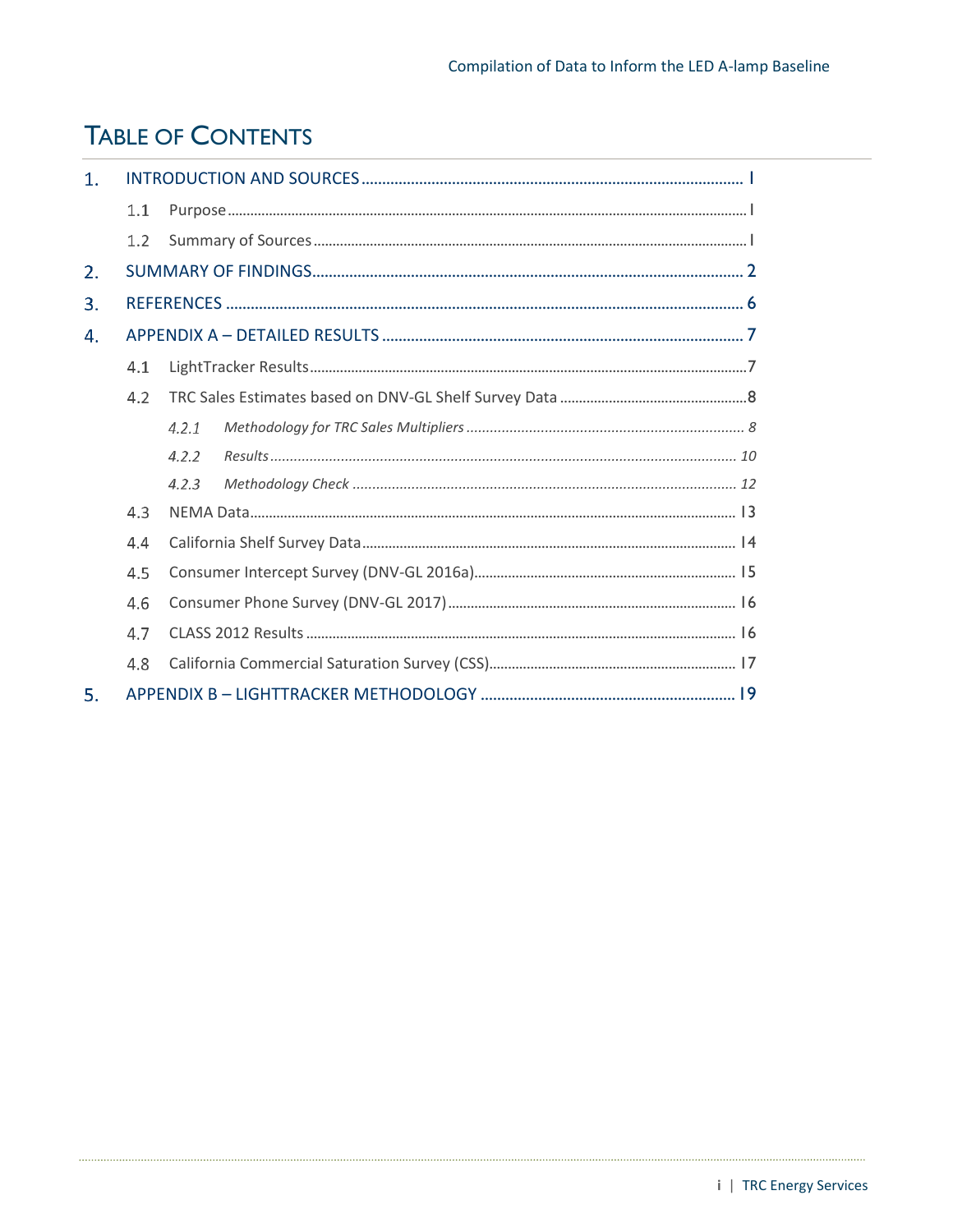# TABLE OF FIGURES

| Figure 3. Lamps by Channel in Winter 2015/16 Shelf Survey Compared with Consumer Purchasing   |  |
|-----------------------------------------------------------------------------------------------|--|
|                                                                                               |  |
|                                                                                               |  |
| Figure 5. Consumer Purchasing Preferences (DNV-GL 2016a) and Subsequent Sales Multiplier. 10  |  |
| Figure 6. Calculation of Channel Distribution based on Channel Preference through TRC Sales   |  |
|                                                                                               |  |
|                                                                                               |  |
|                                                                                               |  |
|                                                                                               |  |
|                                                                                               |  |
|                                                                                               |  |
|                                                                                               |  |
| Figure 13. Percent of Lamps Available By Technology in DNV-GL 2015/16 Winter Shelf Survey 15  |  |
| Figure 14. A-Lamp Technology Trends in California Retailer Shelf Surveys (DNV-GL)  15         |  |
| Figure 15. A-Lamps to be Replaced with LEDs, (Winter 2014/15 Consumer Intercept Survey)  16   |  |
|                                                                                               |  |
| Figure 17. Percent of All Lamps that are A-lamps (by Technology) in CLASS 2012 17             |  |
|                                                                                               |  |
| Figure 19. Incandescent, Halogen, CFL, and LED Lamps as a percent of all Lighting from CSS 17 |  |
| Figure 20. MSB Incandescent, Halogen, CFL, and LED lamp distribution from CSS 18              |  |
|                                                                                               |  |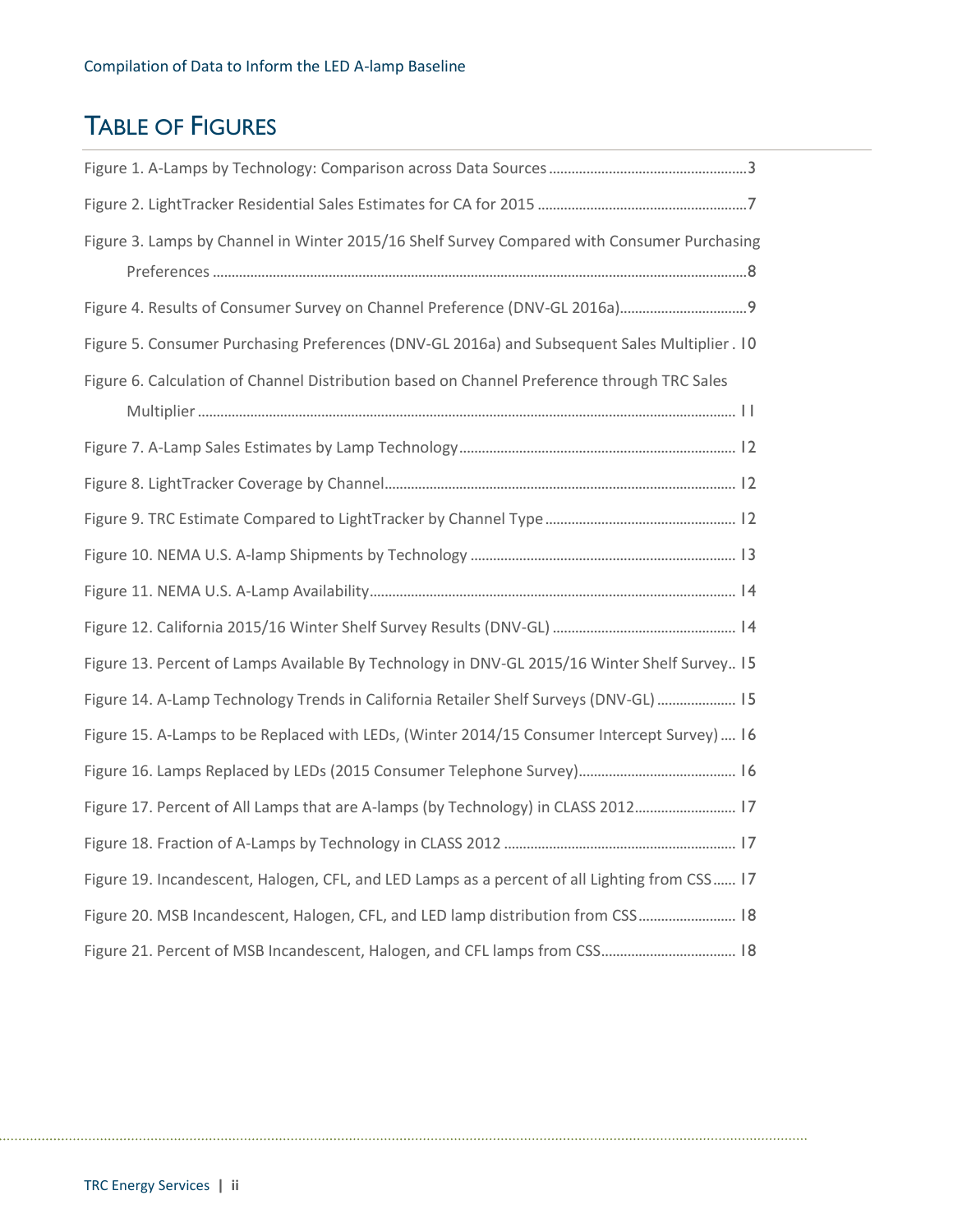# <span id="page-3-0"></span>**I**. INTRODUCTION AND SOURCES

#### <span id="page-3-1"></span> $\mathbf{I}$ .  $\mathbf{I}$ Purpose

Pacific Gas and Electric Company (PG&E) requested that TRC Energy Services (TRC) compile data to inform light emitting diode (LED) A-lamp baseline assumptions. The purpose of this assignment was to support current LED A-lamp work paper updates for 2017 and possibly beyond. This white paper provides sales estimates, lamp availability data, data indicating the lamp technologies consumers replace with LEDs, and installed lamp data. Because the LED A-lamp work paper applies to both residential and nonresidential LED installations, TRC gathered data for residential and nonresidential buildings.

#### <span id="page-3-2"></span> $1.2$ Summary of Sources

TRC reviewed several data sources that could inform LED A-lamp baseline assumptions.

- All data sources are specific to California, except for data from the National Electrical Manufacturers Association (NEMA).
- $\bullet$  Some data sources are specific to A-lamps, while others include all screw-based lamp types (A-lamps, reflectors, globes, and candelabras). Data for tubular lighting (e.g., T8s) are not included.
- $\bullet$  Several data sources are specific to residential buildings, while other data sources provide shipping or shelf survey data that could be purchased for residential or nonresidential buildings. However, field surveys have found that most A-lamp and screw-based lamps are installed in residential buildings**<sup>1</sup>** . The Commercial Saturation Survey (CSS) is the only source specific to nonresidential buildings.

Sectio[n 3](#page-8-0) provides the references for each data source, and Sectio[n 4](#page-9-0) (Appendix A – [Detailed Results\)](#page-9-0) describes the methodology and results.

TRC organized the data sources into the following categories:

### **Lamp sales estimates:**

 $\overline{\phantom{a}}$ 

- Sales estimates from LightTracker. These represent all lamps purchased in California in 2015, including A-lamps, reflectors, globes, and other lamp types. LightTracker develops its estimates based on actual point-of-sales (POS) data from some channels; for the remaining (non-POS) channels, the LightTracker report extrapolates purchases from a sample of consumers that scan their purchases. Because the non-POS data represents only residential sales, TRC adjusted the POS data to reflect residential sales only. The Appendix B – [LightTracker Methodology](#page-21-0) describes the LightTracker methodology, and Section [4.1](#page-9-1) describes TRC's adjustment to reflect only residential sales.
- TRC estimates of lamp sales, from adjusting the winter 2015/16 shelf survey based on consumer purchasing preferences. The shelf survey reflects the number of lamps available for purchase. DNV-GL conducted the shelf survey from November 2015 to January 2016. TRC used results of a consumer phone survey question<sup>2</sup> that asked consumers which channels they recently purchased lamps to develop

**<sup>1</sup>** The most recent upstream lighting program (ULP) impact evaluation assumes that 93% of rebated lamps are installed in residential buildings and 7% in nonresidential buildings (DNV-GL 2017), based on findings from the residential survey, California Lighting and Appliance Saturation Survey (CLASS – DNV-GL 2014a), and the Commercial Market Share Tracking Study (Itron 2014a).

**<sup>2</sup>** The phone survey was also conducted by DNV-GL, and presented in the reference DNV-GL 2016a.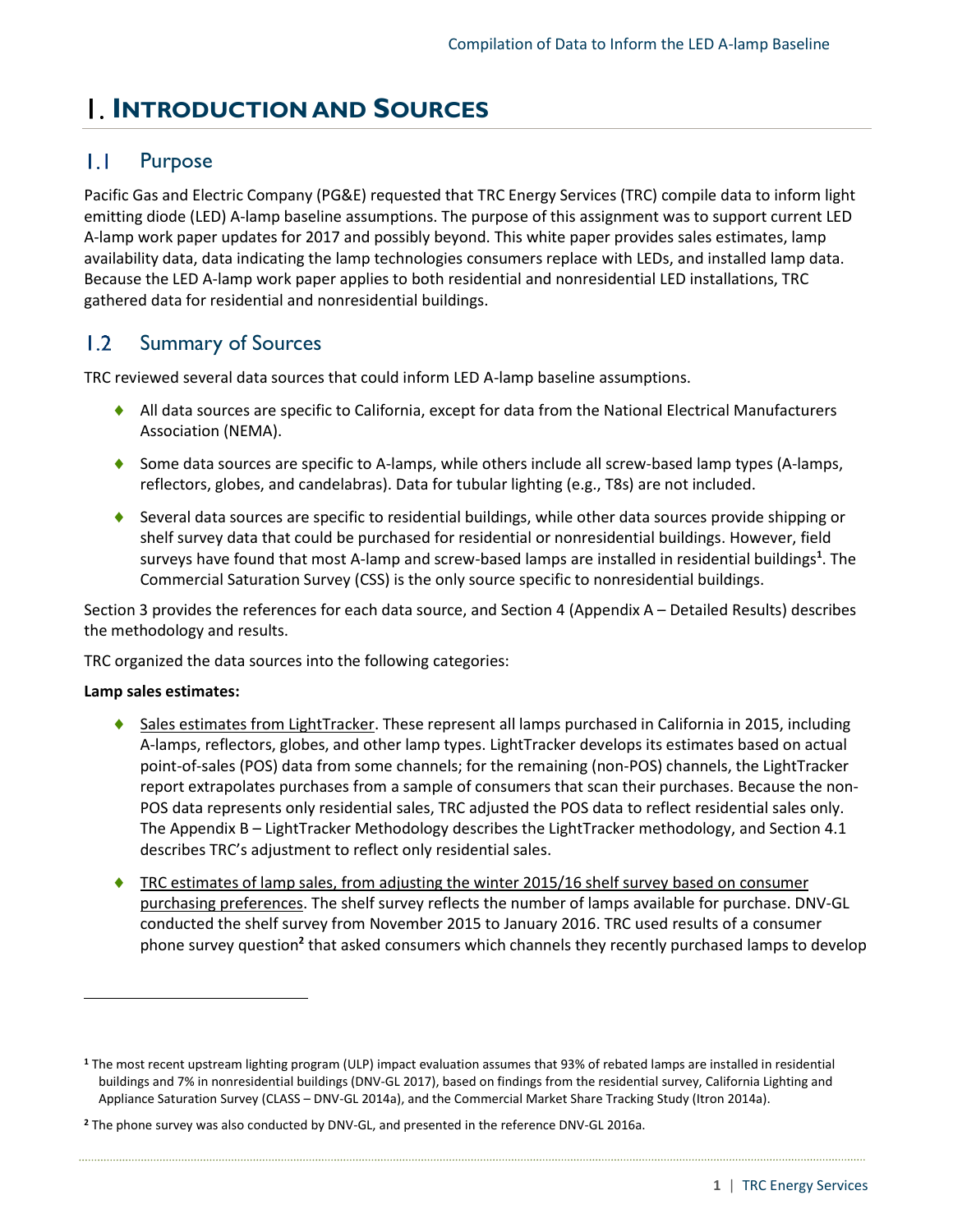sales multipliers, and then applied the sales multipliers to the shelf survey data to estimate lamp purchases. Section [4.2](#page-10-0) describes the methodology and full results of this approach.

### **Lamp availability data:**

- Results for A-lamps from the winter 2015/16 shelf survey. As described above, DNV-GL conducted the retailer shelf survey from November 2015 to January 2016. The results reflect a "snapshot in time" of lamp availability.
- U.S. shipments of A-lamps according to National Electrical Manufacturers Association (NEMA). NEMA is a trade organization that includes lamp manufacturers, and it provides quarterly data of U.S. A-lamp shipments. Although data is only available at the national level, this source illustrates the rapid changes in the residential lighting market.

### **Lamp replacement data:**

- ◆ Consumer intercept survey results of what lamp technologies were replaced by LEDs (DNV-GL 2016a). As part of a consumer intercept survey conducted in the winter 2014/15, DNV-GL asked consumers what lamp technologies they intended to replace with the LEDs they were purchasing.
- Consumer phone survey of what lamp technologies were replaced by LEDs (DNV-GL 2017). As part of the Impact Evaluation of 2015 Upstream and Residential Downstream Lighting Programs, DNV-GL conducted a telephone survey, which included a question of what lamp technologies consumers replaced with their recently purchased LEDs.

### **Installed lamp data:**

- ◆ California Lighting and Appliance Saturation Study (CLASS 2012 DNV-GL 2014a). CLASS was an on-site study conducted in residential buildings the second half of 2012. Results show the lamps installed in California homes during that time.
- ◆ The California Commercial Saturation Survey (CSS Itron 2014b). CSS was an on-site study conducted in commercial buildings the first quarter of 2012 through the fourth quarter of 2013. Note this is the one data source that is specific to commercial buildings.

# <span id="page-4-0"></span>**SUMMARY OF FINDINGS**

[Figure 1](#page-5-0) presents a summary of results from the different data sources. Traditionally, impact evaluations have not included LEDs in the baseline, because the net savings adjustment has accounted for participants that would have purchased LEDs in the absence of the program – i.e., free riders. However, the most recent impact evaluation of the Upstream Lighting Program (ULP) (DNV-GL 2017) had two net savings adjustments – an adjustment for free ridership (the "net-to-gross quantity" adjustment, or NTGRq) and an adjustment to account for differences in energy savings between the lamps installed and the lamps available for purchase (the "net-togross unit energy savings" adjustment, or NTGRu). Consequently, [Figure 1](#page-5-0) shows:

- ◆ The percent of all technologies, including LEDs, to align with the most recent ULP impact evaluation methodology, shown in the gray shaded cells; and
- <span id="page-4-1"></span>◆ The percent of halogens and incandescent lamps ("Incand + Halogen") compared with CFLs after removing LEDs, to align with traditional impact evaluation practices, shown in the green shaded cells.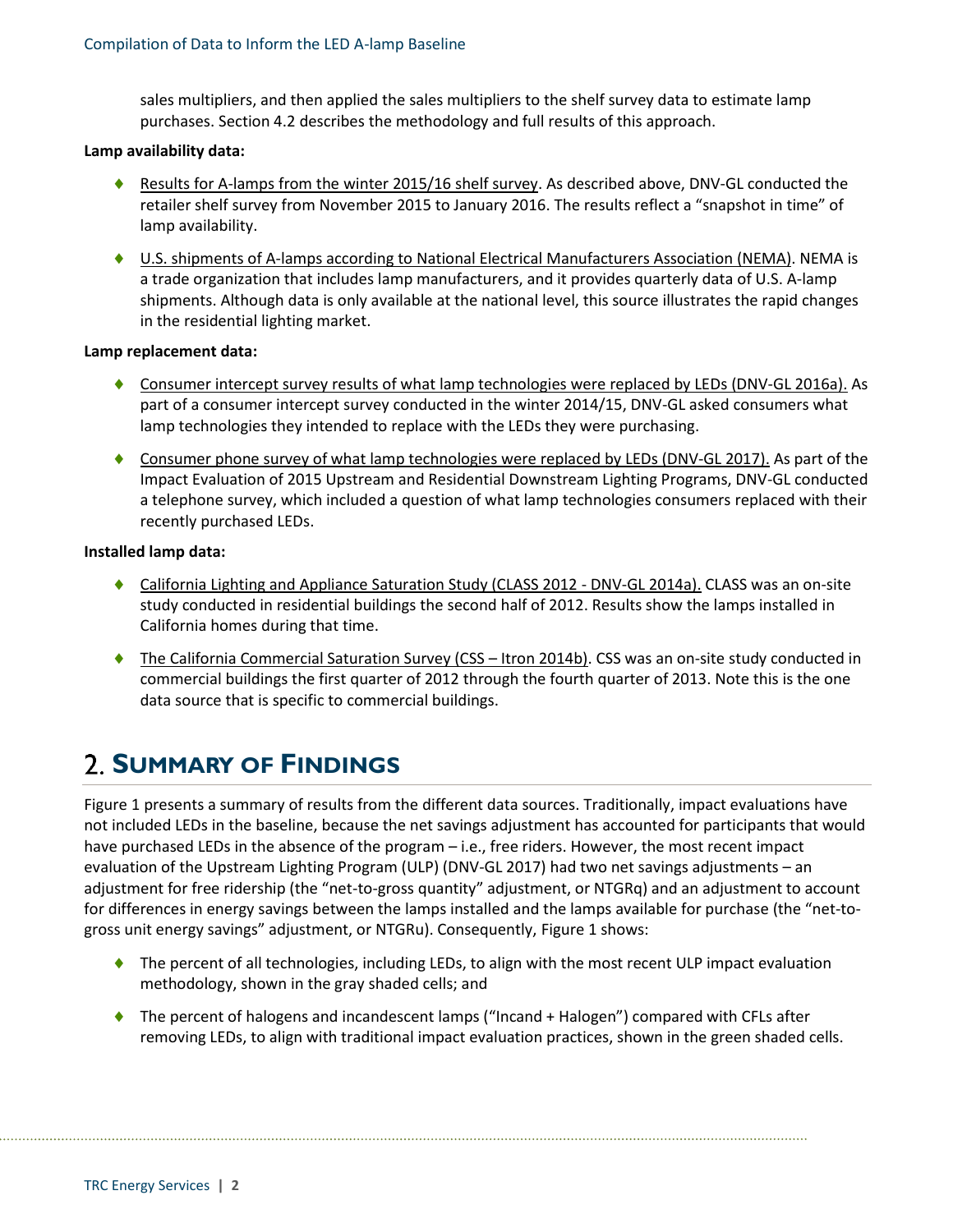<span id="page-5-0"></span>

| <b>Description of Data Source</b>                                                                                                    |                                                 | <b>All Technologies</b>              | <b>After Removing LEDs</b> |         |            |            |                              |            |
|--------------------------------------------------------------------------------------------------------------------------------------|-------------------------------------------------|--------------------------------------|----------------------------|---------|------------|------------|------------------------------|------------|
| <b>Description</b><br><b>Source</b>                                                                                                  |                                                 | Data<br><b>Timeframe</b>             | <b>Incand</b>              | Halogen | <b>CFL</b> | <b>LED</b> | $Incand +$<br><b>Halogen</b> | <b>CFL</b> |
|                                                                                                                                      |                                                 | <b>Sales Estimates</b>               |                            |         |            |            |                              |            |
| LightTracker (Apex<br>Analytics): all lamps (A-<br>lamps, reflectors, etc.)                                                          | All Lamp Sales<br>Estimates,<br>Res             | 2015                                 | 11%                        | 31%     | 22%        | 36%        | 66%                          | 34%        |
| TRC estimate of A-lamp<br>sales, based on DNV-GL<br>winter 2015/16 shelf survey                                                      | A-lamp Sales<br>Estimates,<br>Res               | Late<br>2015/early<br>2016           | 11%                        | 24%     | 29%        | 36%        | 55%                          | 45%        |
|                                                                                                                                      |                                                 | <b>Available Lamps</b>               |                            |         |            |            |                              |            |
| NEMA U.S. shipment data,<br>average of last four quarters                                                                            | A-Lamps<br>Shipped,<br>Res & Nonres             | Q4 2015<br>through Q3<br>2016        | 10%                        | 48%     | 18%        | 24%        | 77%                          | 23%        |
| DNV-GL CA winter 2015/16<br>shelf survey data for A-lamps                                                                            | A-Lamps<br>Stocked,<br>Res & Nonres             | Nov. 2015-<br>Jan. 2016              | 18%                        | 30%     | 34%        | 18%        | 58%                          | 42%        |
|                                                                                                                                      |                                                 | <b>Lamps Replaced by LEDs</b>        |                            |         |            |            |                              |            |
| Consumer intercept survey<br>question: For A-lamps, what<br>lamp technologies they<br>planned to replace with LEDs<br>(DNV-GL 2016a) | A-lamps<br>Replaced,<br><b>Res</b>              | Nov. 2014-<br>Jan. 2016 <sup>3</sup> | 43%                        | 5%      | 49%        | 2%         | 49%                          | 51%        |
| Consumer phone survey<br>question: What lamp<br>technologies they had<br>replaced with LEDs (DNV-GL<br>2017)                         | All Lamps<br>Replaced,<br><b>Res</b>            | 2015                                 | 51%                        | 14%     | 30%        | 5%         | 68%                          | 32%        |
|                                                                                                                                      |                                                 | <b>Installed Lamps</b>               |                            |         |            |            |                              |            |
| CLASS 2012 (DNV-GL 2014a):<br>Installed A-lamps                                                                                      | A-Lamps<br>Installed,<br><b>Res</b>             | $May - Nov$<br>2012                  | 48%                        | 0.2%    | 49%        | 2%         | 50%                          | 50%        |
| CSS (Itron 2014b): Installed<br>Medium Screw Based (MSB)<br>Lamps                                                                    | <b>MSB Lamps</b><br>Installed,<br><b>Nonres</b> | $Q12012 - Q4$<br>2013                | 30%                        | 9%      | 53%        | 7%         | 43%                          | 57%        |

 $\overline{\phantom{a}}$ 

*Figure 1. A-Lamps by Technology: Comparison across Data Sources*

**<sup>3</sup>** Combines results of the winter 2014/15 and winter 2015/16 retailer shelf surveys.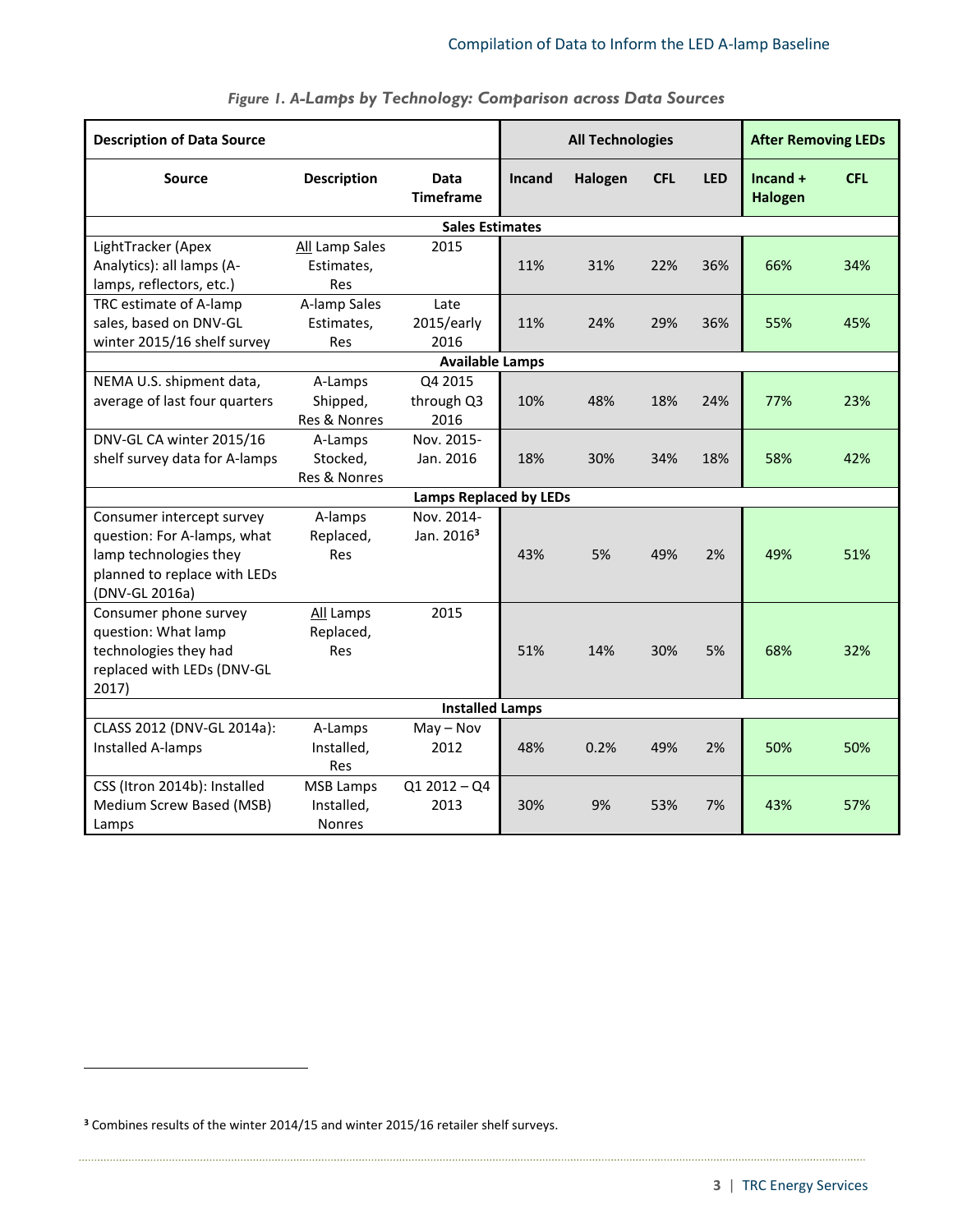### [Figure](#page-4-1) 1 indicates the following:

### Sales estimates:

- $\bullet$  In general, the sales estimates indicate that CFLs comprise about one-quarter (22-29%) of A-lamp purchases with LEDs, and less than half (34-45%) of A-lamp purchases without LEDs.
- $\bullet$  Both sales estimates are the same for incandescent lamps (11%) and LEDs (36%) when all lamp technologies are included. There is more divergence for halogens and CFLs, but results are still fairly close, showing that halogens comprised 24-31% and CFLs comprised 22-29% of A-lamps when all lamp technologies are included. The TRC CFL estimate may be higher because our estimate is for A-lamps only, where CFLs have had the most penetration**<sup>4</sup>** . In contrast, the LightTracker estimate includes all lamps, and CFLs have had lower penetration for reflectors and globe lamps.

### Lamp availability:

- ◆ The two sources indicate that CFLs comprise approximately one-third or less of all available A-lamp technologies (18-34%) when all technologies are considered, and less than half (23%-42%) after removing LEDs.
- When all lamp technologies are included, the U.S. NEMA shipment data shows higher halogen and LED lamp availability and lower incandescent and CFL lamp availability compared with the California shelf survey. This could be at least partially due to differences between U.S. and California stocking preferences: LightTracker 2015 sales estimates for California compared with the U.S. (not shown) indicate that incandescent and halogen lamps comprised a lower percent of sales in California (43%) than in the U.S. (57%). The discrepancy in results between the LightTracker and TRC estimate could also be attributed to the different data collection timeframes. The NEMA results in [Figure 1](#page-5-0) reflect the most recent four quarters (Q4 2015 – Q3 2016). As shown in [Figure 11](#page-16-1) (Sectio[n 4.3\)](#page-15-0), NEMA data for a comparable period as the winter 2015/16 shelf survey show that LEDs comprised 16% (in Q4 2015) and 26% (in Q1 2016) of total shipments, which are similar to the 18% found in the winter 2015/16 shelf survey.
- ◆ Focusing on the California specific data from the winter 2015/16 shelf survey, when all lamp technologies are included, CFL availability is slightly higher in the shelf survey data (34%) compared with the lamp sales estimates (22-29%) when all technologies are included. When LEDs are removed, CFLs comprise 42% of lamps in the shelf survey, which is in the range of the sales estimates (34-45%).

### Lamps replaced by LEDs:

- ♦ Based on the consumer intercept survey, which asked specifically about A-lamps, LEDs are replacing approximately half CFLs (49%), with the remainder primarily replacing incandescent (43%) and halogen lamps (5%).
- ◆ The fraction of lamps that LEDs replace that are CFLs was lower in the phone survey (30%, before removing LEDs), which asked about all lamp types. One reason for the discrepancy could be because CFLs comprise a smaller fraction of reflectors and globes than A-lamps, as noted above.
- LED-to-LED replacements were fairly low for both surveys (2-5%). However, given the low penetration of LEDs among installed lamps (2% in CLASS 2012) and their long measure life, this may indicate some

 $\overline{\phantom{a}}$ 

**<sup>4</sup>** Of the CFLs found in CLASS 2012, 80% were A-lamps, 9% were reflectors, and 3% were globe lamps (DNV-GL 2014b, Table 27).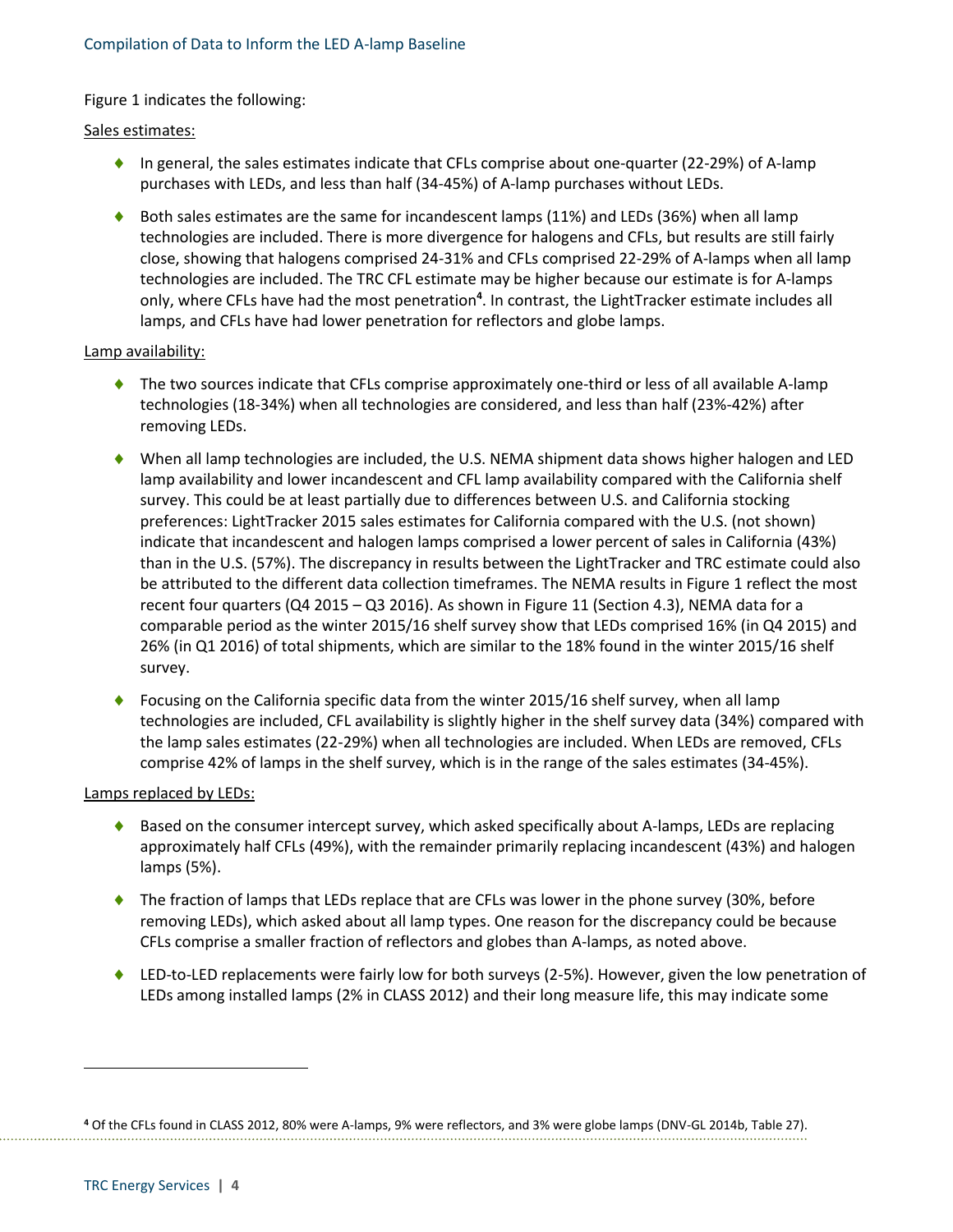dissatisfaction with initially installed LEDs. This would be surprising, since the recently conducted DNV-GL (2017) consumer phone survey generally found high satisfaction with LEDs.

### Installed lamps:

- ♦ Based on CLASS, CFLs comprised approximately half of lamps installed in residential buildings (49% before removing LEDs). Because CLASS was conducted in 2012, there was low penetration of LEDs, so results are similar without LEDs. From 2012 to the present, lamp availability data have shown increases in halogens and LEDs, and decreases in incandescent lamps**<sup>5</sup>** . See the NEMA trends in [Figure 10](#page-15-1) (Section [4.3\)](#page-15-0) and the California shelf survey trends i[n Figure 14](#page-17-2) (Sectio[n 4.4\)](#page-16-0) for past lamp availability. Thus, a more recent survey of installed lamps would likely show higher penetration of halogens and LEDs, and lower incandescent penetration. TRC also hypothesizes that CFL installation has decreased since 2012, since the DNV-GL California shelf surveys show that the fraction of A-lamps comprised by CFLs has decreased [\(Figure 14\)](#page-17-2). However, the CFL trend is not as clear as the trends for other technologies, since the national data from NEMA [\(Figure 10\)](#page-15-1) shows that CFL shipments increased slightly through 2014, but have declined significantly since.
- ◆ For nonresidential buildings, the CSS found that (after removing LEDs) CFLs comprised 57% of medium screw-based (MSB) lamps, with incandescent and halogen lamps comprising the remainder (43%). However, the CSS was conducted 2012-2013. Since commercial interior CFLs have an Effective Useful Life (EUL) of 4.7 years or less (DEER 2016), most of the lamps observed in CSS should have been replaced. TRC hypothesizes that a more recent nonresidential survey would have similar trends as described in the bullet above for residential buildings: more halogens and LEDs, fewer incandescent lamps, and probably fewer CFLs.
- ◆ The CFL results are similar for installed lamps (CLASS 2012) and the lamps consumers planned to replace with LEDs (consumer intercept survey). The consumer intercept survey result found that approximately half of the recently purchased LED A-lamps would replace were CFLs, which is the same fraction of installed A-lamps that were CFLs (49% were CFLs in CLASS 2012). The fraction of installed A-lamps that were CFLs (49%) was higher compared with the phone survey response to what lamp technologies recently purchased LEDs replaced for all lamps (30%). The differences could be attributed to differences in preferences by lamp types (A-lamps vs. reflectors and globes), or other reasons.

### **In summary, these results indicate:**

l

- After removing LEDs, **CFLs comprise less than half of purchased or available A-lamps, with the California sources showing that CFLs comprise 34-45%** (based on the LightTracker sales estimate, TRC estimate of A-lamp sales, and California shelf survey result). Halogens comprise the majority of the remaining lamps sold or available, although incandescent lamps persist (comprising 10%-18% of all lamps sold or available, when LEDs are included in the analysis).
- **CFLs represented approximately half of the A-lamps replaced by LEDs, and about half of installed lamps.** The majority of the remaining LEDs were replacing incandescent or halogens. The phone survey indicated a lower percent (30%) of CFLs replaced by LEDs. However, the phone survey question covered all lamp types, so TRC believes that the intercept survey (though conducted with a smaller population) is

**<sup>5</sup>** The halogen increase and incandescent lamp decrease may at least partially be due to the Energy Independence and Security Act (EISA), which phased out traditional incandescent A-lamps in common lumen bins, with an effective start date of 2011-2013 in California.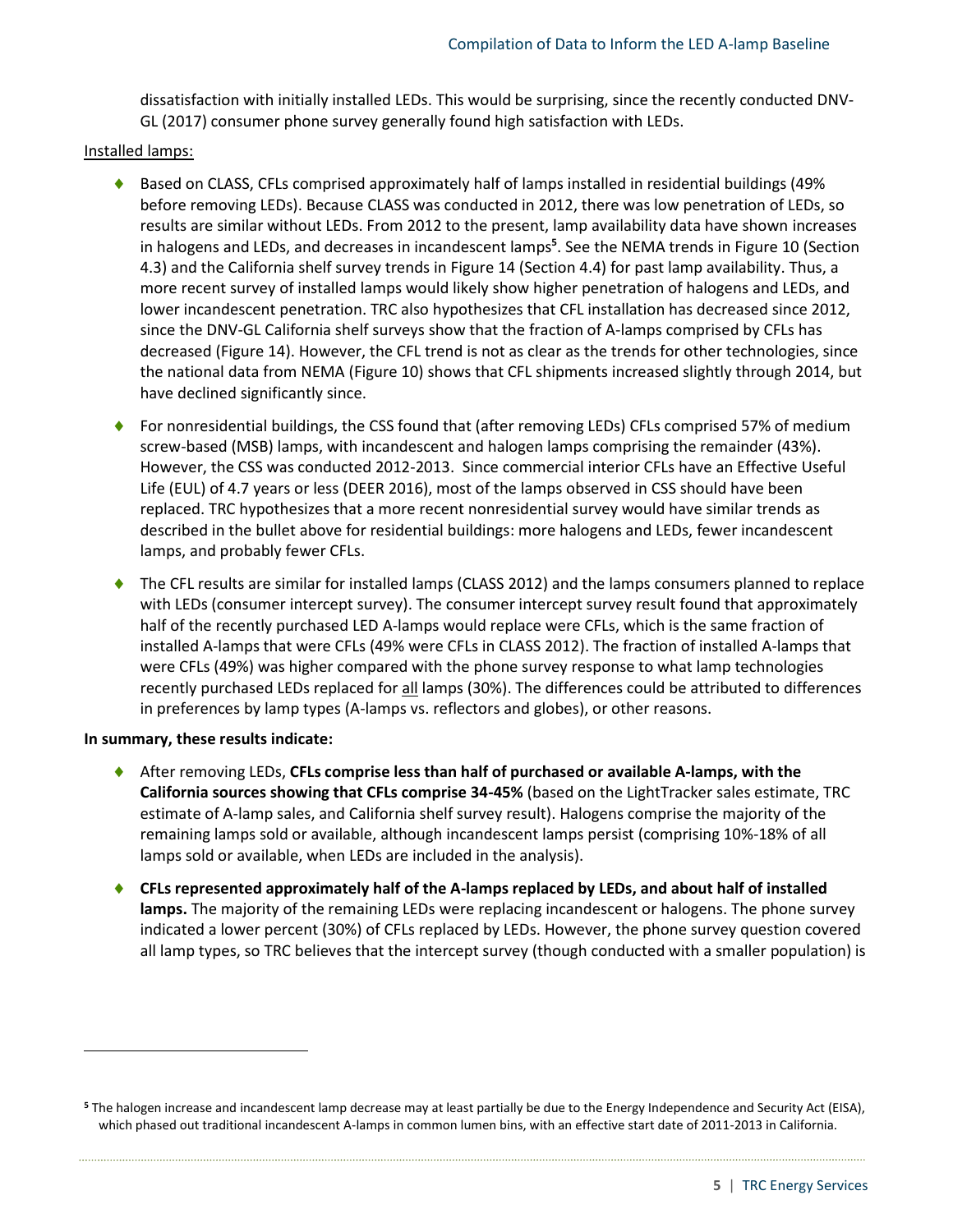more accurate for A-lamps. **<sup>6</sup>** CLASS (2012) indicated that approximately half of installed A-lamps were incandescent and the other half CFLs, although this data source is from 2012.

 **After removing LEDs, for installed lamps, CFLs comprise slightly more than half (57%) of lamps in nonresidential buildings**. The data in CSS was collected 2012-2013, so may not reflect the current installed base.

The recent Impact Evaluation of 2015 Upstream and Residential Downstream Lighting Programs (DNV-GL 2017) found that approximately two-thirds of LEDs are replacing functioning lamps.**<sup>7</sup>** Consequently, the LED baseline could be based on a blend of sales and availability data (representing LEDs installed through replace-onburnout), and the installed lamp data (representing LEDs installed through early retirement).

# <span id="page-8-0"></span>**REFERENCES**

LightTracker Report for California 2015, developed by Apex Analytics 2016. Proprietary (no link available).

Database for Energy Efficiency Resources (DEER) 2014. <http://www.deeresources.com/>

DNV-GL 2014a. "Residential On-site Study: California Lighting and Appliance Saturation Study (CLASS 2012)". [www.energydataweb.com/cpucFiles/pdaDocs/1096/2014%2005\\_21%20WO21%20CLASS%20Final%20Report.pd](http://www.energydataweb.com/cpucFiles/pdaDocs/1096/2014%2005_21%20WO21%20CLASS%20Final%20Report.pdf) [f](http://www.energydataweb.com/cpucFiles/pdaDocs/1096/2014%2005_21%20WO21%20CLASS%20Final%20Report.pdf)

DNV-GL 2014b. "California Residential Replacement Lamp Market Status Report: Upstream Lighting Program and Market Activities in California Through 2013."

[http://www.calmac.org/publications/WO13\\_CA\\_Res\\_Ltg\\_Mkt\\_Status\\_Report\\_-\\_FINAL.pdf](http://www.calmac.org/publications/WO13_CA_Res_Ltg_Mkt_Status_Report_-_FINAL.pdf)

DNV-GL 2016a. "California Residential Replacement Lamp Market Status Report: Upstream Lighting Program and Market Activities in California through 2015."

[https://pda.energydataweb.com/api/downloads/1682/LTG4%20CA%20Res%20Ltg%20Mkt%20Status%20Report](https://pda.energydataweb.com/api/downloads/1682/LTG4%20CA%20Res%20Ltg%20Mkt%20Status%20Report%20-%20Final.pdf) [%20-%20Final.pdf](https://pda.energydataweb.com/api/downloads/1682/LTG4%20CA%20Res%20Ltg%20Mkt%20Status%20Report%20-%20Final.pdf)

DNV-GL 2016b. "Impact Evaluation of 2013-14 Upstream and Residential Downstream Lighting Programs." [http://www.calmac.org/publications/2013-](http://www.calmac.org/publications/2013-2014_California_Upstream_and_Residential_Lighting_Impact_Evaluation_Report_FINALV2.pdf)

2014 California Upstream\_and\_Residential\_Lighting\_Impact\_Evaluation\_Report\_FINALV2.pdf

DNV-GL 2017. "Impact Evaluation of 2015 Upstream and Residential Downstream Lighting Programs". <https://pda.energydataweb.com/#/documents/1805/view>

DNV-GL CA Retailer Shelf Survey, on-going.<https://webtools.dnvgl.com/projects62/crlss/Home.aspx>

Itron 2014a. "California Market Share Tracking Study." [http://calmac.org/publications/California\\_Commercial\\_Market\\_Share\\_Tracking\\_Study\\_Reportv2.pdf](http://calmac.org/publications/California_Commercial_Market_Share_Tracking_Study_Reportv2.pdf)

Itron 2014b. "California Commercial Saturation Survey (CSS)". [http://www.calmac.org/publications/California\\_Commercial\\_Saturation\\_Study\\_Report\\_Finalv2ES.pdf](http://www.calmac.org/publications/California_Commercial_Saturation_Study_Report_Finalv2ES.pdf)

l

**<sup>6</sup>** In the intercept survey, CFLs comprised a smaller percent of reflector lamps replaced by LEDs (28%), but a larger percent of globe lamps replaced by LEDs (63%), compared with CFL A-lamps replaced by LEDs (49%). These numbers have been adjusted to remove empty sockets and "Don't know" responses.

**<sup>7</sup>** P. 117: Among LED purchasers, approximately 68% reported they replaced lamps that were still functioning, and 32% replaced lamps that had burned out (after removing respondents that could not recall the condition of the replaced lamp).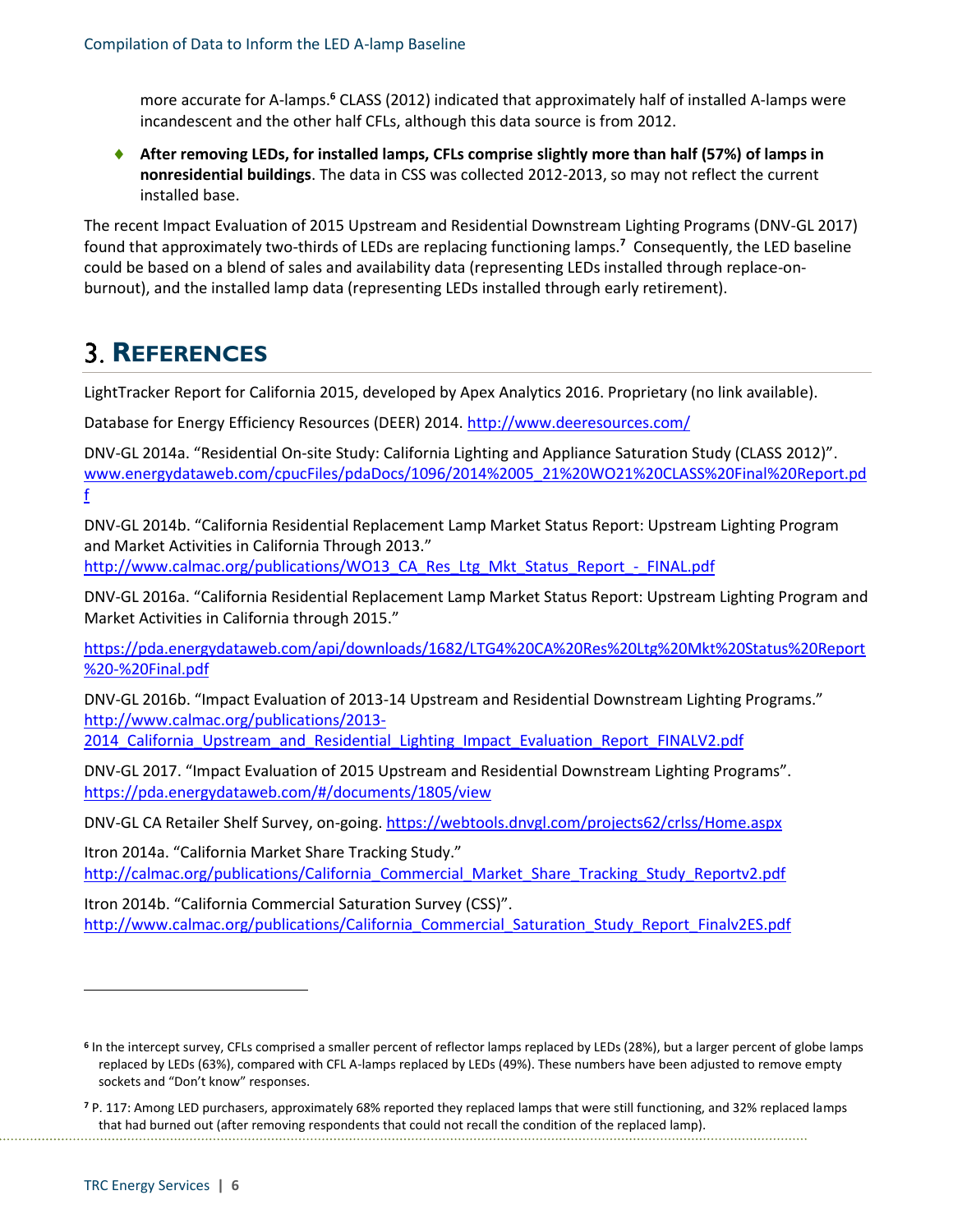TRC 2014. "Literature Review of Customer Lighting Preferences". [http://www.calmac.org/publications/TRC\\_PGE\\_Customer\\_Lighting\\_Preferences\\_Lit\\_Review\\_-](http://www.calmac.org/publications/TRC_PGE_Customer_Lighting_Preferences_Lit_Review_-_For_CALMAC_072314.pdf) For\_CALMAC\_072314.pdf

National Electrical Manufacturers Association (NEMA). Lamp indices, published at: <http://www.nema.org/Intelligence/pages/lamp-indices.aspx>

# <span id="page-9-0"></span>**APPENDIX A – DETAILED RESULTS**

This section provides detailed results for each data source. When presenting results, TRC rounded to the nearest whole number or percentage.

#### <span id="page-9-1"></span> $4.1$ LightTracker Results

Apex Analytics developed the LightTracker sales report from two sources: point-of-sale (POS) state sales data, representing the grocery, drugstore, discount, and mass merchandise channels, and some membership club retailers; and National Consumer Panel (NCP) state sales data, representing the home improvement and hardware channels, and the remaining membership club retailers. Sectio[n 5](#page-21-0) - Appendix B - LightTracker [Methodology](#page-21-0) describes in more detail how Apex Analytics developed the LightTracker sales report.

TRC made one minor adjustment to the LightTracker sales report. The POS sales data represented all lamp sales (for lamps installed in both residential and nonresidential buildings), while the non-POS sales data represented residential sales only. TRC multiplied the lamp POS sales estimate by 93% to reflect residential lamp sales only**<sup>8</sup>** , and then combined this residential POS sales estimate with the non-POS estimate. The result is an estimate of residential lamp sales only, as opposed to a hybrid of residential (non-POS) and residential + nonresidential (POS) results from the unadjusted LightTracker report. Note that, because the majority of purchases were in the non-POS channels, and because the residential multiplier was 93%, this was a very small adjustment (shifted the sales percentage of each technology by  $\leq 1\%$ ). TRC could not use the LightTracker report to develop a nonresidential lamp sales estimate, since there is no similar entity to the NCP for estimating commercial purchases in non-POS channels.

<span id="page-9-2"></span>Figure 2 shows estimates of residential sales by lamp technology based on the LightTracker report<sup>9</sup> for California for 2015. Because the LightTracker report is confidential, we provide relative values, rather than results in absolute numbers of lamps.

|              | $%$ of       | % of Sales, after    |
|--------------|--------------|----------------------|
| <b>Type</b>  | <b>Sales</b> | <b>Removing LEDs</b> |
| Incandescent | 11%          | 18%                  |
| Halogen      | 31%          | 48%                  |
| <b>CFL</b>   | 22%          | 34%                  |
| LFD          | 36%          |                      |
| Total        | 100%         | 100%                 |

 $\overline{\phantom{a}}$ 

**<sup>8</sup>** Based on the residential / nonresidential split shown in DNV-GL 2017.

**<sup>9</sup>** The information contained herein is based in part on data reported by LightTracker through its Advantage service for, and as interpreted solely by LightTracker Inc. Any opinions expressed herein reflect the judgment of LightTracker Inc. and are subject to change. LightTracker disclaims liability of any kind arising from the use of this information.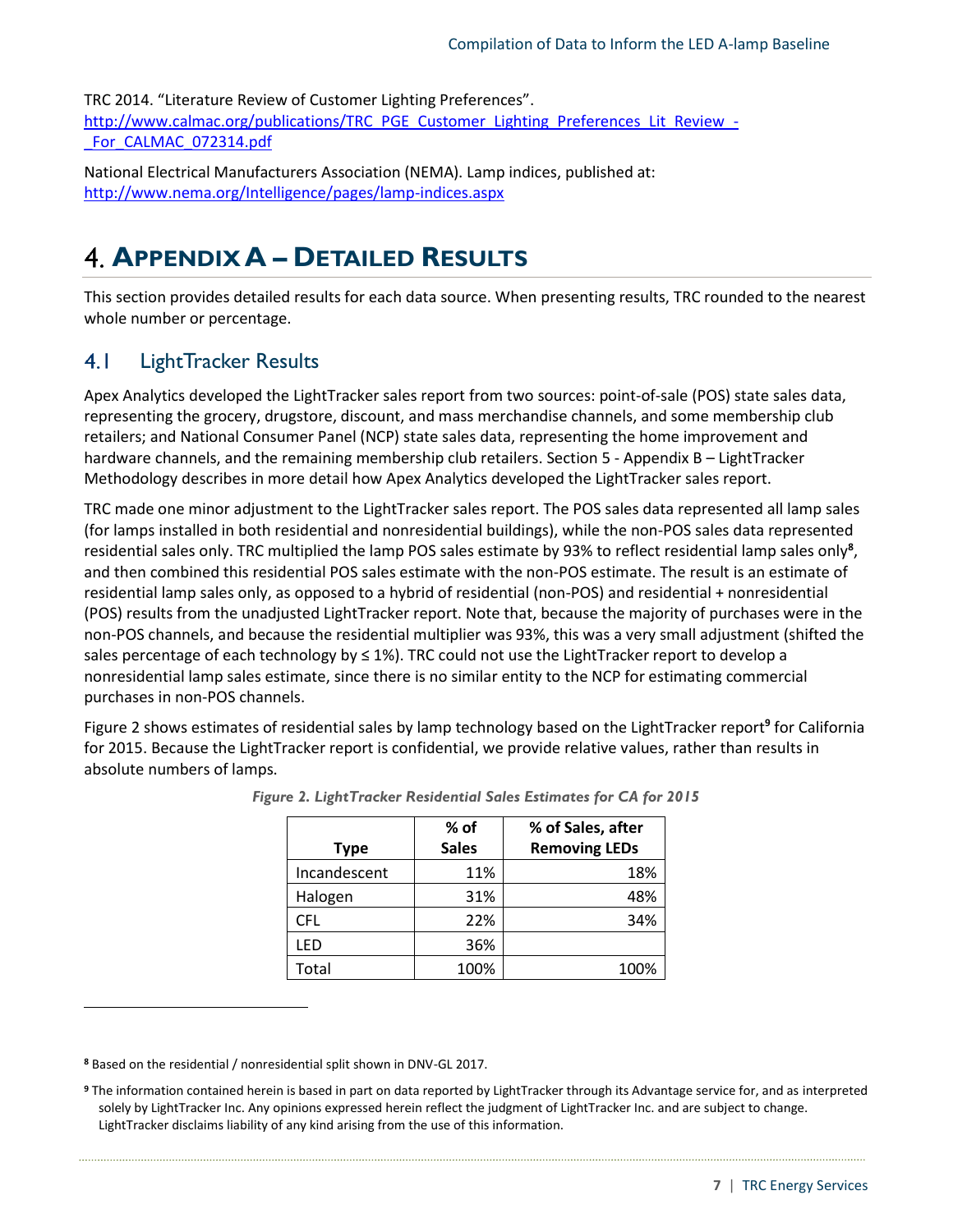#### <span id="page-10-0"></span> $4.2$ TRC Sales Estimates based on DNV-GL Shelf Survey Data

#### <span id="page-10-1"></span> $4.2.1$ Methodology for TRC Sales Multipliers

### *Purpose of Multipliers*

TRC developed the sales multipliers because the shelf surveys indicate lamp availability on retailers' shelves, not sales. Lamps may be sold in greater volume through some channels (e.g. big box retail) than through other channels (e.g. grocery stores) due to different lamp sell through rates**<sup>10</sup>**. TRC accounted for this discrepancy by developing the sales multipliers, which amplify the sales impact of the respective channel to more accurately reflect the channel sales volume.

The motivation for the multipliers is illustrated in [Figure 3,](#page-10-2) which compares the percent of A-lamps in the winter 2015/16 shelf survey by channel (weighted by DNV-GL to account for their sampling of store channels), with where consumers reported they recently purchased lamps in a phone survey (DNV-GL 2016a).

|                                                                     | Disc.   | <b>Drug</b> | Grocery   | Hard-<br>ware | Home<br>Improv. | <b>Mass</b><br>Merch. | Memb.<br>Club | <b>Total</b> |
|---------------------------------------------------------------------|---------|-------------|-----------|---------------|-----------------|-----------------------|---------------|--------------|
| Lamps in shelf survey                                               | 632,919 | 651,116     | 2,378,512 | 942.699       | 1,794,480       | 3,601,828             | 301,757       | 10,303,311   |
| Lamps in shelf survey (%)                                           | 6%      | 6%          | 23%       | 9%            | 17%             | 35%                   | 3%            | 100%         |
| Lamps purchased in<br>channel (%) based on<br>consumer phone survey | 2%      | 2%          | 2%        | 9%            | 57%             | 16%                   | 12%           | 100%         |

<span id="page-10-2"></span>*Figure 3. Lamps by Channel in Winter 2015/16 Shelf Survey Compared with Consumer Purchasing Preferences*

[Figure 3](#page-10-2) shows that the influence of each market channel varies when comparing lamp availability in the shelf survey (second row) with where lamps are purchased according to the consumer phone survey (third row). For example, if we treated the shelf survey results as a proxy for sales, grocery stores are over-represented since 23% of the lamps available on the shelves are in this channel, but the consumer surveys indicate only 2% of lamps were purchased in this channel. Similarly, 35% of all lamps in the shelf survey were in the mass merchandise channel, but the consumer survey indicates that only 16% of purchases are in that channel. Conversely, the home improvement and membership club channels would be under-represented if we treated shelf survey data as sales, since these channels have lower availability in the shelf survey (17% and 3% for home improvement and membership club, respectively) compared with the consumer survey (57% and 12%).

It was beyond the scope of this research to investigate the source(s) of the discrepancy between the lamps observed in the shelf survey compared with consumer reported preferences. But possible reasons include:

- Product price may create an incentive to purchase these lamps in some channels (e.g., membership club) over others.
- The home improvement channel is characterized by a very wide variety of options, and a certain amount of sales in this channel may reflect that this channel offers a product solution to meet most consumers' needs. In contrast, some of the other channels are limited in the lamp variety on the shelf, and therefore may not offer a viable replacement lamp under some circumstances.

l

**<sup>10</sup>** The sell through rate refers to the amount of inventory a retailer receives from a manufacturer or supplier compared to the amount that is sold to the customer, over a given timeframe.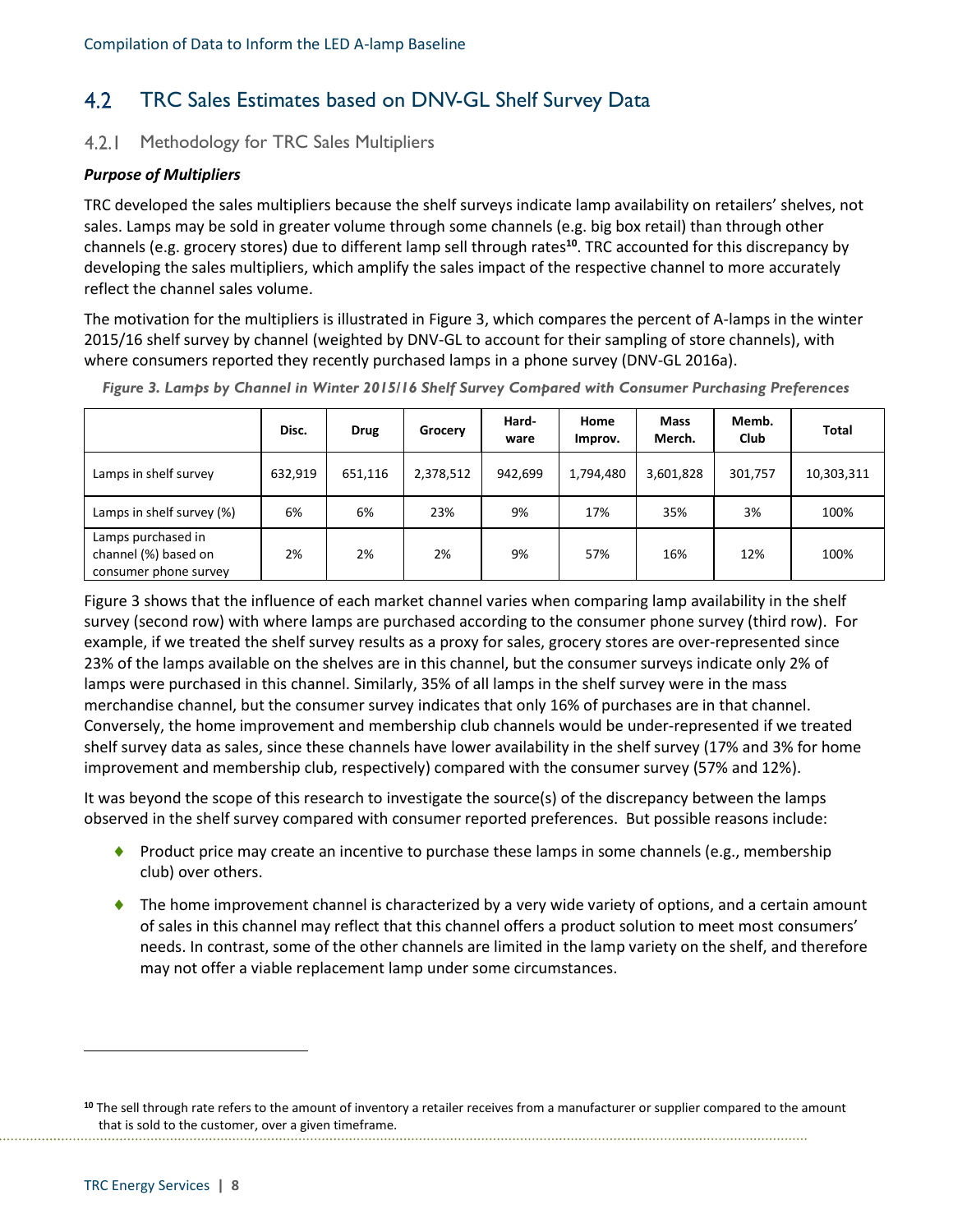- ♦ Home improvement and membership clubs both offer larger packs of multiple lamps, which encourage volume purchasing and reduces the need to purchase through other channels.
- Grocery stores may have a high representation in the shelf survey because there are many grocery stores in the state. Consequently, there are many outlets to potentially purchase these lamps, even though they appear to represent a small portion of lamp purchases.

Regardless of the reason, because of the differences in lamp availability and consumer reported purchasing preferences, TRC developed the multipliers to adjust lamp availability data to better represent lamp sales.

### *Description of Calculations*

As an overview of our approach, TRC assumed that:

- 1. Consumers purchased lamps by channel according to the results of the DNV-GL consumer phone survey (DNV-GL 2016a);
- 2. Within each channel, consumers purchased lamp technologies relative to lamp availability, as found in the winter 2015/16 shelf survey (DNV-GL).

This section provides more description of our methodology.

<span id="page-11-0"></span>The consumer survey provides information on purchase locations, by asking consumers in which channels they recently purchased lamps. Multiple channel selections were permitted. [Figure 4](#page-11-0) provides the survey results. Respondents could provide multiple responses to the question.

*Figure 4. Results of Consumer Survey on Channel Preference (DNV-GL 2016a)*



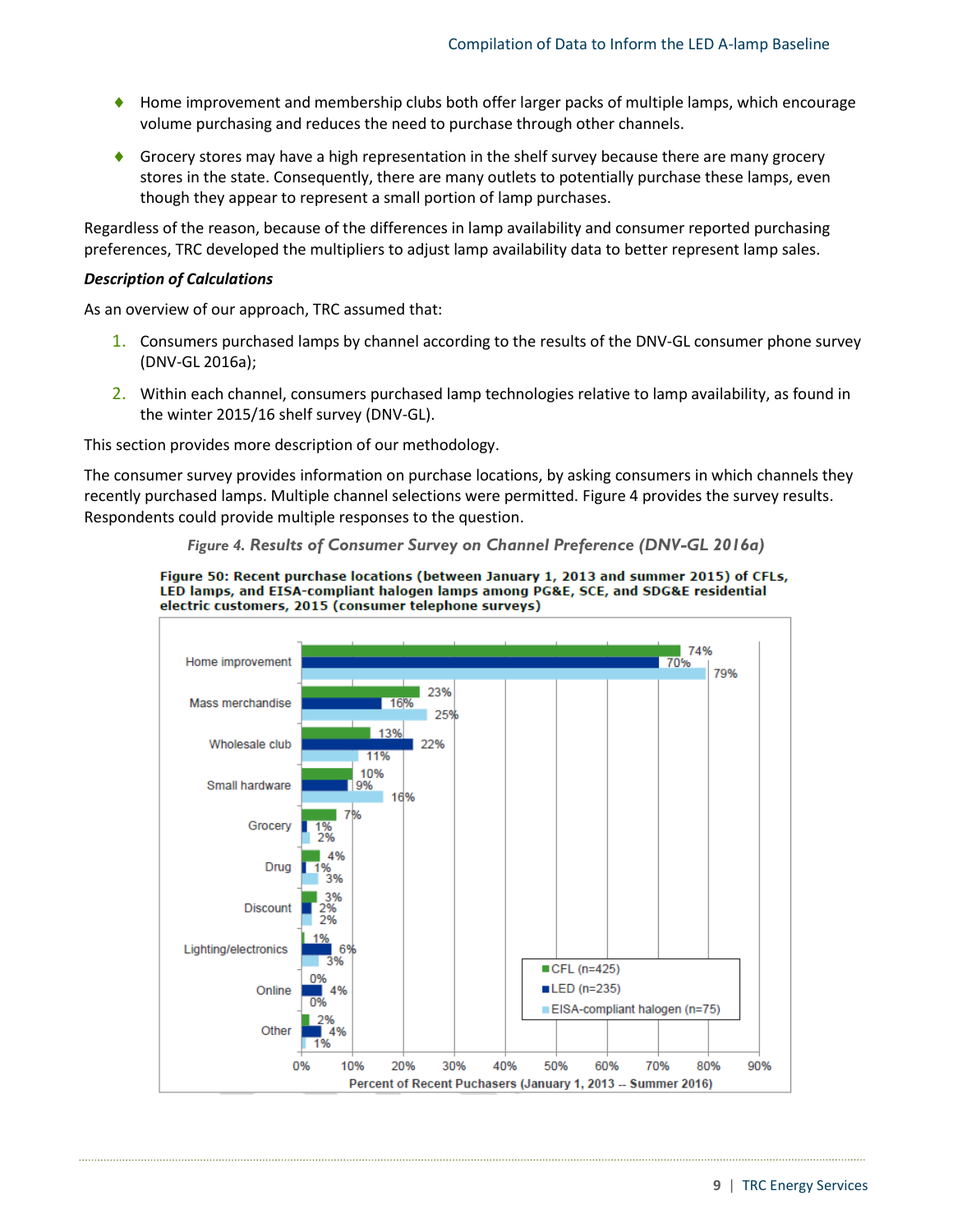This data is recent and is also the most robust survey of consumer preference by channel in California. It provides information from consumers statewide in California, whereas other sources that TRC considered for estimating consumer purchasing preferences were limited to only one IOU territory and had much older information (e.g., collected in 2011).

To develop sales multipliers, TRC first made adjustments to the consumer phone survey (DNV-GL 2016a) results to calculate a "Normalized Preference" for each channel, representing the percent of sales that occur in that channel, and that sum to 100% across all channels. TRC developed the Normalized Preferences percentages, as illustrated i[n Figure 5](#page-12-1) and described here:

- ◆ The first set of rows in [Figure 5](#page-12-1) ("Consumer purchasing preference") show the unadjusted results from the survey. The distribution of values in the consumer survey total to greater than 100%, because respondents were permitted to select more than one channel. Additionally, the consumer surveys included an "Other" category that the shelf survey did not.
- ◆ TRC adjusted the consumer survey results by removing the "Other" category, to align the categories with the channels in the shelf survey. Next, TRC normalized results to sum to 100% for each lamp technology. The results of these two steps are shown in the second set of rows in [Figure 5:](#page-12-1) "Removing 'Other" and normalizing to 100%".
- ◆ TRC then calculated a weighted average across the four technologies (incandescent, halogen, CFL, and LED) to provide a single percentage for each channel. To weight each technology, TRC used the sales estimates from the LightTracker report (shown i[n Figure 2](#page-9-2) in Section [4.1\)](#page-9-1), and assumed that consumers purchase incandescent lamps according to the channel preferences they identified for halogen lamps. [Figure 5](#page-12-1) shows the results in the row, "Normalized Preference", which represents the fraction of sales we estimate occurs in each channel.

<span id="page-12-1"></span>

| <b>Description</b>            | Technology or<br>Calculation                        | Disc. | <b>Drug</b> | Grocery | Hard-<br>ware | Home<br>Improv. | <b>Mass</b><br>Merch. | Memb.<br><b>Club</b> | 'Other' | Total |
|-------------------------------|-----------------------------------------------------|-------|-------------|---------|---------------|-----------------|-----------------------|----------------------|---------|-------|
| Consumer                      | Halogens                                            | 2%    | 3%          | 2%      | 16%           | 79%             | 25%                   | 11%                  | 4%      | 142%  |
| purchasing<br>preference      | <b>CFL<sub>S</sub></b>                              | 3%    | 4%          | 7%      | 10%           | 74%             | 23%                   | 13%                  | 3%      | 137%  |
| (DNV-GL 2016a)                | LEDS                                                | 2%    | 1%          | 1%      | 9%            | 70%             | 16%                   | 22%                  | 14%     | 135%  |
| Removing                      | Halogens                                            | 1%    | 2%          | 1%      | 12%           | 57%             | 18%                   | 8%                   |         | 100%  |
| "Other" and<br>normalizing to | <b>CFL<sub>S</sub></b>                              | 2%    | 3%          | 5%      | 7%            | 55%             | 17%                   | 10%                  |         | 100%  |
| 100%                          | LEDS                                                | 2%    | 1%          | 1%      | 7%            | 58%             | 13%                   | 18%                  |         | 100%  |
| Normalized<br>Preference (%)  | Based on weighted<br>average across<br>technologies | 2%    | 2%          | 2%      | 9%            | 57%             | 16%                   | 12%                  | $---$   | 100%  |

*Figure 5. Consumer Purchasing Preferences (DNV-GL 2016a) and Subsequent Sales Multiplier*

# <span id="page-12-0"></span>4.2.2 Results

TRC used the Normalized Preferences to adjust the shelf survey results for an estimate of lamp sales, as described here and illustrated in [Figure 6.](#page-13-0)

- ◆ The first set of rows shows the Lamp Availability per Channel based on the winter 2015/16 shelf survey.
- $\bullet$  The second set of rows shows the normalized consumer preference percentages, and the resulting channel sales multipliers. To calculate the multiplier for each channel, TRC divided the "Normalized Preference" (calculated in [Figure 5\)](#page-12-1) by the "Lamps in shelf survey". For example, for discount stores, the sales multiplier is  $2\frac{8}{16}$  / 6% = 0.3.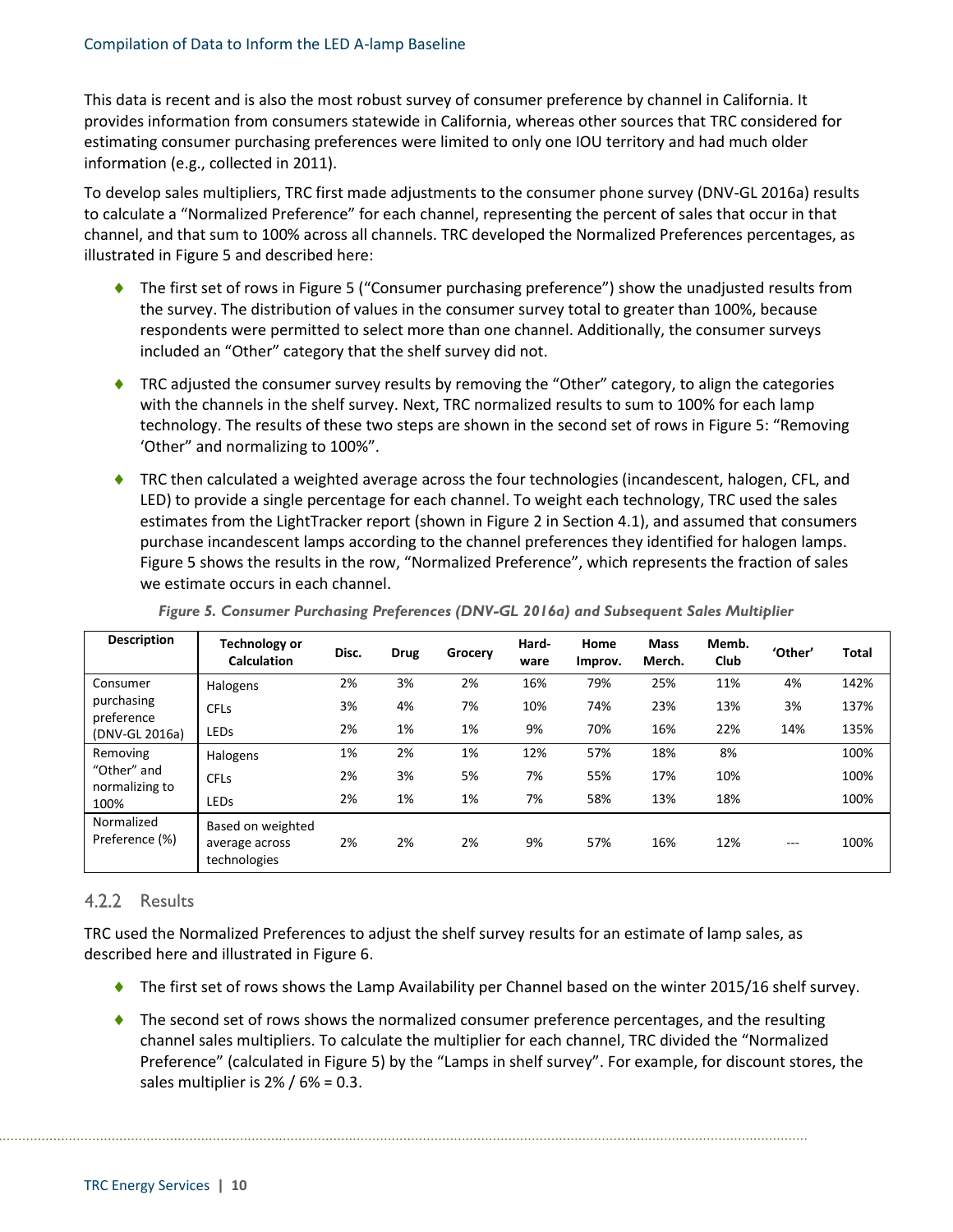◆ The third set of rows provides the estimated lamp sales per channel when applying the sales multipliers to the individual channels and lamp technologies. The final row shows the total sales estimate results per channel.

In [Figure 6,](#page-13-0) TRC rounded the percentages to the nearest whole number and the multipliers to the nearest tenth, so as not to imply a higher level of precision than is appropriate. However, TRC used the full values when calculating the lamp sales numbers. Consequently, there are some discrepancies between the lamp sales numbers and what would be calculated using the rounded (interim) values in [Figure 6.](#page-13-0)

For the multipliers, a value less than one reduces the influence of that channel on the total sales, and a value greater than one increases that channel's influence on sales. For example, for discount stores, the sales multiplier is 2% / 6% = 0.3, so the multiplier reduces this channel's impact on sales.

|                                                                                                  | Hard-<br>Home<br>Disc.<br><b>Drug</b><br>Grocery<br>Improv.<br>ware    |         | <b>Mass</b><br>Merch. | Memb.<br>Club | <b>Total</b> | $%$ of<br><b>Total</b><br>Lamps                                       |           |            |      |  |  |  |  |
|--------------------------------------------------------------------------------------------------|------------------------------------------------------------------------|---------|-----------------------|---------------|--------------|-----------------------------------------------------------------------|-----------|------------|------|--|--|--|--|
|                                                                                                  | Lamp Availability per Channel based on Winter 2015/16 Shelf Survey     |         |                       |               |              |                                                                       |           |            |      |  |  |  |  |
| Incandescent                                                                                     | 422,157<br>58,203<br>637,796<br>226,106<br>371,491<br>168,858<br>1,421 |         |                       | 1,886,031     | 18%          |                                                                       |           |            |      |  |  |  |  |
| Halogen                                                                                          | 38,767                                                                 | 272,685 | 642,739               | 236,777       | 445,667      | 1,419,295                                                             | 812       | 3,056,739  | 30%  |  |  |  |  |
| CFL                                                                                              | 165,242                                                                | 292,866 | 891,629               | 333,854       | 361,931      | 1,365,802                                                             | 140,869   | 3,552,192  | 34%  |  |  |  |  |
| <b>LED</b>                                                                                       | 6,753                                                                  | 27,363  | 206,349               | 145,963       | 818,025      | 445,241                                                               | 158,655   | 1,808,349  | 18%  |  |  |  |  |
| <b>Total</b>                                                                                     | 632,919                                                                | 651,116 | 2,378,512             | 942,699       | 1,794,480    | 3,601,828                                                             | 301,757   | 10,303,311 | 100% |  |  |  |  |
| Lamps in shelf<br>survey (%)                                                                     | 6%                                                                     | 6%      | 23%                   | 9%            | 17%          | 35%                                                                   | 3%        | 100%       |      |  |  |  |  |
|                                                                                                  | Consumer Preference per Channel Information and Sales Multiplier       |         |                       |               |              |                                                                       |           |            |      |  |  |  |  |
| Normalized<br>Preference (%) of<br>lamp purchases                                                | 2%                                                                     | 2%      | 2%                    | 9%            | 57%          | 16%                                                                   | 12%       | 100%       |      |  |  |  |  |
| <b>TRC A-lamp Sales</b><br>Multiplier:<br>Normalized<br>Preference /<br>Lamps in shelf<br>survey | 0.3                                                                    | 0.3     | 0.1                   | 1.0           | 3.3          | 0.5                                                                   | 4.0       |            |      |  |  |  |  |
|                                                                                                  |                                                                        |         |                       |               |              | Estimated Lamp Sales per Channel based on Consumer Channel Preference |           |            |      |  |  |  |  |
| Incandescent                                                                                     | 116,432                                                                | 17,547  | 57,652                | 229,313       | 552,585      | 172,867                                                               | 5,711     | 1,152,107  | 11%  |  |  |  |  |
| Halogen                                                                                          | 10,692                                                                 | 82,209  | 58,099                | 240,134       | 1,458,440    | 660,445                                                               | 3,262     | 2,513,281  | 24%  |  |  |  |  |
| <b>CFL</b>                                                                                       | 45,574                                                                 | 88,293  | 80,597                | 338,588       | 1,184,416    | 635,553                                                               | 566,223   | 2,939,244  | 29%  |  |  |  |  |
| LED                                                                                              | 1,863                                                                  | 8,249   | 18,652                | 148,033       | 2,676,980    | 207,185                                                               | 637,715   | 3,698,678  | 36%  |  |  |  |  |
| Total                                                                                            | 174,561                                                                | 196,299 | 215,001               | 956,068       | 5,872,420    | 1,676,051                                                             | 1,212,911 | 10,303,311 | 100% |  |  |  |  |

<span id="page-13-0"></span>*Figure 6. Calculation of Channel Distribution based on Channel Preference through TRC Sales Multiplier*

The calculations maintain the total lamp sales observed in the shelf survey (10 million lamps), but shift purchases toward the more heavily favored channels, and away from the less favored channels. For example, the total sales in grocery stores dropped from almost 2.4 million lamps to 215,001 lamps. This is a considerable change, but it now reflects what appears to be a more reasonable sell through rate for products in this channel.

This calculation also changes the percentages of the various lamp technologies that have been sold in the state, because there are different percentages of technologies available in each channel, including different ratios of high efficacy (CFL and LED) versus low efficacy (incandescent and halogen) lamps. Sales in channels with more low efficacy lamps (e.g., grocery) decreased, and sales in channels with more high efficacy lamps (e.g.,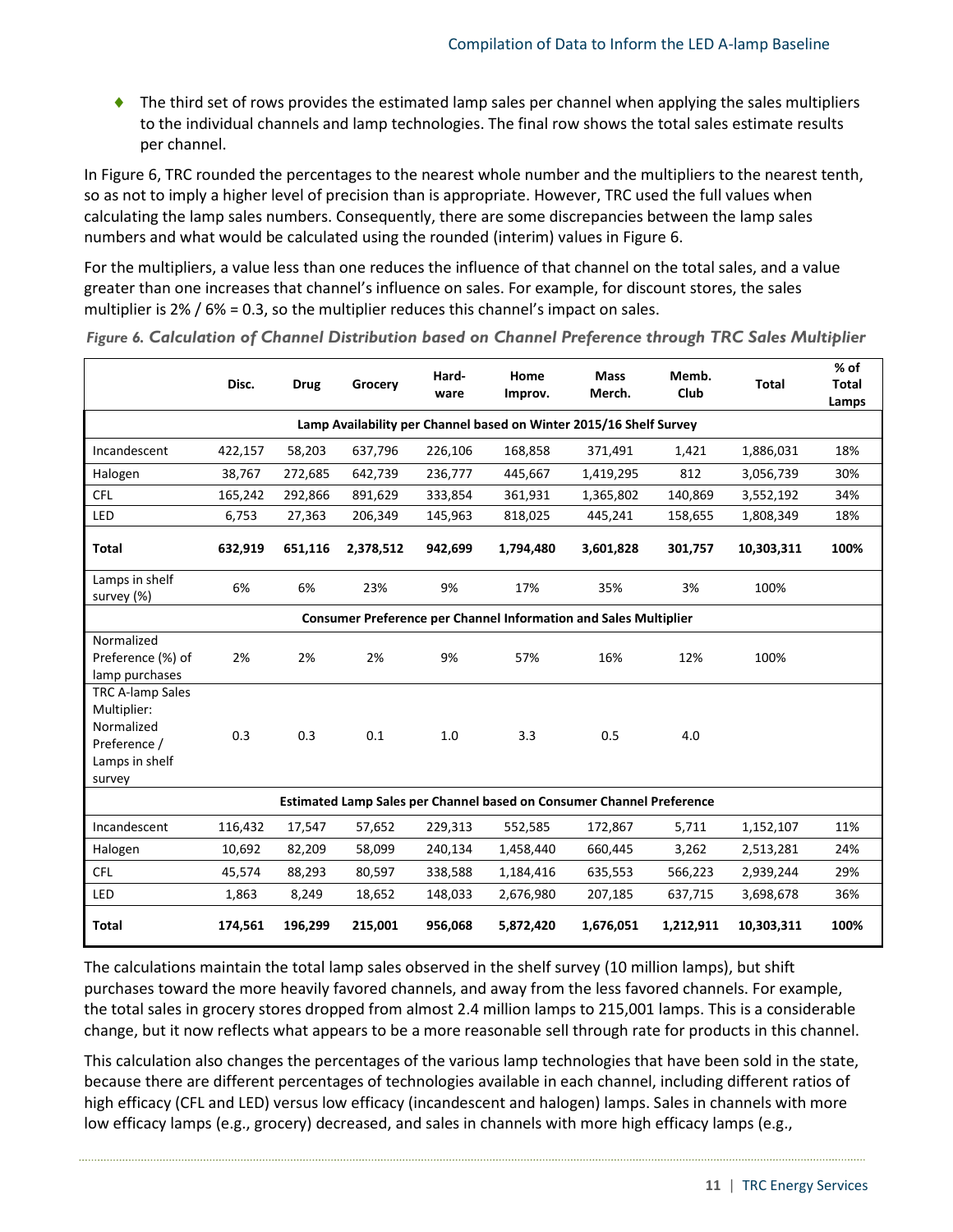membership club) increased. Consequently, TRC's adjustments result in an *increase* in sales of high efficacy lamps. [Figure 6](#page-13-0) shows that the distribution of LED lamps has doubled from 18% to 36% through this calculation, and the other light source technologies have decreased to compensate. Incandescent lamps had the largest reduction by percentage, from 18% to 11%.

Another way to interpret TRC's results is as follows: The shelf survey estimated 10 million lamps on California retailer's shelves at the time of the shelf survey. TRC's estimates indicate that, in the time for 10 million lamps to be sold, some of the incandescent lamps observed in the shelf survey were not sold (since the multipliers reduced their sales); while the LEDs observed in the shelf survey were sold, and replaced on retailers' shelves with new LEDs which also sold (since the multipliers doubled LEDs).

<span id="page-14-1"></span>[Figure 7](#page-14-1) reproduces the last column of the final five rows of [Figure 6](#page-13-0) to show the lamp sales by technology. TRC also calculated the incandescent, halogen, and CFL percentages, after removing LEDs and normalizing to 100% in the last column of [Figure 7.](#page-14-1)

|                        | % of Total   | % of Total Sales,    |
|------------------------|--------------|----------------------|
| <b>Lamp Technology</b> | <b>Sales</b> | <b>Removing LEDs</b> |
| Incandescent           | 11%          | 17%                  |
| Halogen                | 24%          | 38%                  |
| CFL                    | 29%          | 45%                  |
| LFD                    | 36%          | N/A                  |
| Total                  | 100%         | 100%                 |

*Figure 7. A-Lamp Sales Estimates by Lamp Technology* 

As shown in [Figure 7,](#page-14-1) after removing LEDs, 45% of A-lamps purchased were CFLs. The remaining 55% of lamp sales (after removing LEDs) were halogen (38%) or incandescent (17%).

# <span id="page-14-0"></span>4.2.3 Methodology Check

LightTracker provides sales estimates based on Point-of-sales (POS) channels and Non-POS Channels, as described in Sectio[n 4.1.](#page-9-1) [Figure 8](#page-14-2) summarizes the inclusion of channels in the POS vs Non-POS data in LightTracker.

<span id="page-14-2"></span>

|                       | <b>Discount</b> | Drug       | Grocery    | <b>Hardware</b> | Home Improve. | Mass Merch. | Membership<br>club |
|-----------------------|-----------------|------------|------------|-----------------|---------------|-------------|--------------------|
| Coverage in           |                 |            |            |                 |               |             |                    |
| LightTracker POS data | Near full       | full       | full       | none            | none          | full        | partial            |
| Assumption of Channel | <b>POS</b>      | <b>POS</b> | <b>POS</b> | Non-POS         | Non-POS       | <b>POS</b>  | Non-POS            |

*Figure 8. LightTracker Coverage by Channel*

<span id="page-14-3"></span>As a methodology check, TRC totaled our sales estimates in the POS channels (Discount, Drug, Grocery, and Mass Merchandise) and our sales estimates in the Non-POS channels (Hardware, Home Improvement, and Membership Club). TRC then compared our results for POS vs. Non-POS purchases with LightTracker results. As shown in [Figure 9,](#page-14-3) the results were very similar, which indicates that the sales multiplier is a reasonable method to make adjustments to the shelf survey results.

*Figure 9. TRC Estimate Compared to LightTracker by Channel Type*

| <b>Sales Estimate Source</b> | POS: % of<br>total purchases | Non-POS: % of<br>total purchases |
|------------------------------|------------------------------|----------------------------------|
| LightTracker                 | 24%                          | 76%                              |
| TRC estimate                 | 22%                          | 78%                              |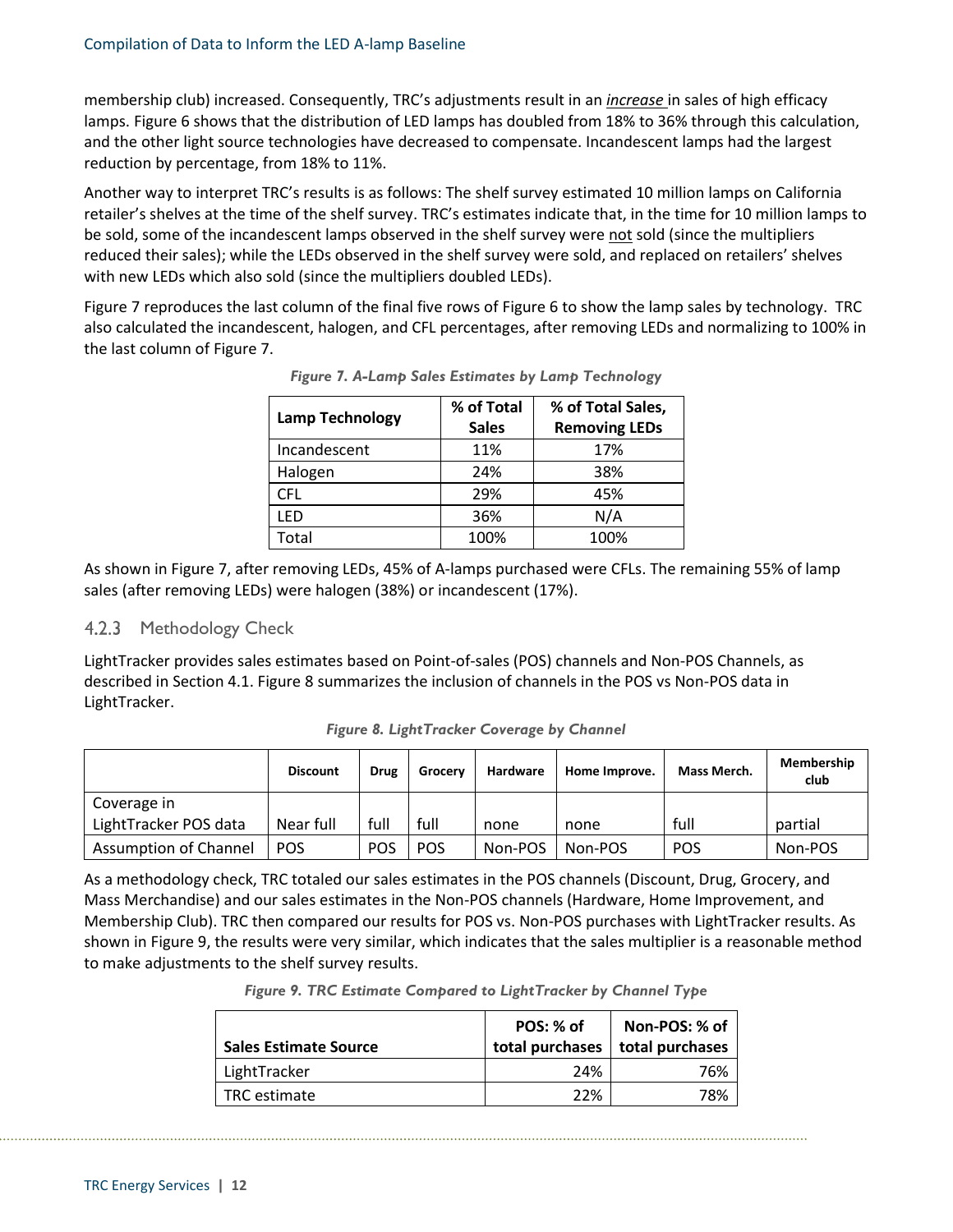#### <span id="page-15-0"></span> $4.3$ NEMA Data

<span id="page-15-1"></span>TRC obtained the following data on U.S. A-lamp shipments from the NEMA website (cited in Section [3](#page-8-0) - References). [Figure 10](#page-15-1) presents NEMA shipment data by technology, as percentages of all A-lamp shipments, from 2011 through Q3 2016. CFLs are shown in blue. As shown, CFLs comprised approximately 25-30% of A-lamp shipments from 2011 through Q1 2014, and then increased to 47% in Q4 2014. CFL shipments then declined to only 13% by Q3 2016.





[Figure 11](#page-16-1) presents the numerical values for specific timeframes to illustrate the following:

- ◆ The 2014 Q4 data shows values when CFLs reached its maximum penetration of A-lamp shipments.
- The four quarters of 2015 illustrate the quarter-to-quarter change and the rapidly evolving A-lamp market. As shown, CFL shipments declined significantly during 2015.
- ◆ The 2016 Q3 data is the most currently available. As shown i[n Figure 11,](#page-16-1) after removing LEDs, the fraction of shipments that are CFLs has dropped by more than half – from 49% in Q4 2014 to 19% in Q3 2016. A similar result is found when LEDs are retained in the analysis: CFL shipments have dropped by more than half – from 47% in Q4 2014 to 13% in Q3 2016.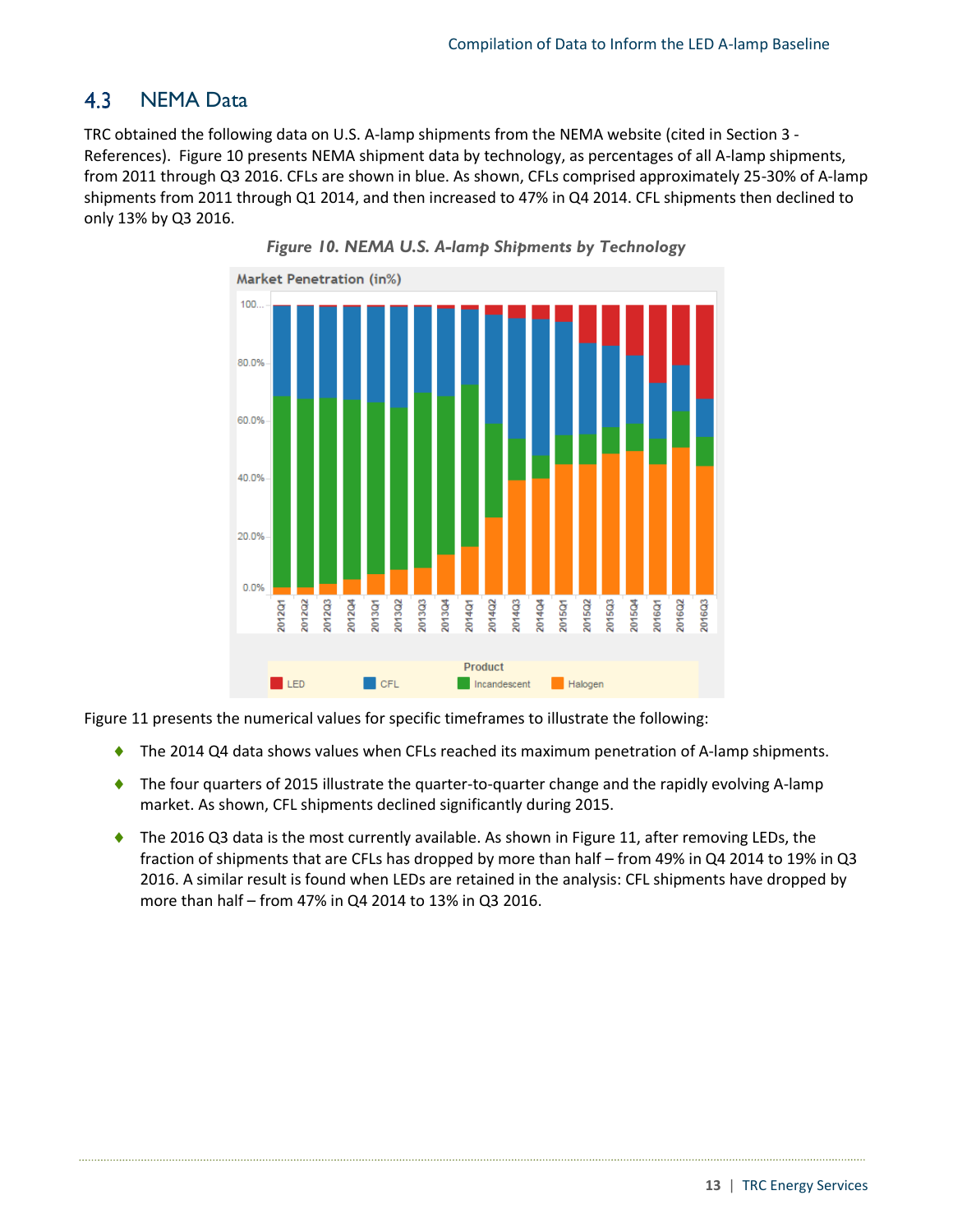<span id="page-16-1"></span>

| <b>NEMA</b> data                                | <b>Raw Data</b> |       |         |            | <b>Removing LEDs</b> |       |         |            |
|-------------------------------------------------|-----------------|-------|---------|------------|----------------------|-------|---------|------------|
| Year                                            | Quarter         | Incan | Halogen | <b>CFL</b> | <b>LED</b>           | Incan | Halogen | <b>CFL</b> |
| 2014                                            | Q4              | 8%    | 40%     | 47%        | 5%                   | 8%    | 42%     | 49%        |
| 2015                                            | Q1              | 11%   | 44%     | 40%        | 5%                   | 12%   | 46%     | 42%        |
| 2015                                            | Q <sub>2</sub>  | 11%   | 44%     | 32%        | 13%                  | 13%   | 51%     | 37%        |
| 2015                                            | Q <sub>3</sub>  | 9%    | 49%     | 28%        | 14%                  | 10%   | 57%     | 33%        |
| 2015                                            | Q4              | 10%   | 50%     | 24%        | 16%                  | 12%   | 60%     | 29%        |
|                                                 | 2015 Average    | 10%   | 47%     | 31%        | 12%                  | 12%   | 53%     | 35%        |
| 2016                                            | Q1              | 8%    | 47%     | 19%        | 26%                  | 11%   | 63%     | 26%        |
| 2016                                            | Q <sub>2</sub>  | 13%   | 51%     | 16%        | 21%                  | 16%   | 64%     | 20%        |
| 2016                                            | Q <sub>3</sub>  | 10%   | 45%     | 13%        | 32%                  | 15%   | 66%     | 19%        |
| Average of last 4 Quarters<br>(Q4 2015-Q3 2016) |                 | 10%   | 48%     | 18%        | 24%                  | 13%   | 63%     | 23%        |

|  |  |  |  | Figure 11. NEMA U.S. A-Lamp Availability |
|--|--|--|--|------------------------------------------|
|--|--|--|--|------------------------------------------|

For results after removing LEDs, for the most recent four quarters (Q4 2015-Q3 2016), CFLs comprised 23% and the combined result for incandescent (13%) and halogen (63%) lamps is 77%, after rounding.

#### <span id="page-16-0"></span>4.4 California Shelf Survey Data

[Figure 12](#page-16-2) shows results of the 2015/16 winter shelf survey, weighted by DNV-GL to account for sampling of the retail stores. This figure presents results across all market channels for A-lamps (including twister CFLs)– first for all technologies, and then after removing LEDs. The data is based on almost 350,000 A-lamps observed on California retailers' shelves (based on the unweighted shelf survey results – not shown), representing over 10 million lamps based on the case weights of the sampled lamps.

<span id="page-16-2"></span>

| Lamp<br><b>Technology</b> | <b>Discount</b> | <b>Drug Store</b> | Grocery   | <b>Hardware</b> | Home<br>Improvement | Mass<br><b>Merchandise</b> | Membership<br>Club | Overall    |
|---------------------------|-----------------|-------------------|-----------|-----------------|---------------------|----------------------------|--------------------|------------|
| <b>CFL</b>                | 165,242         | 292,866           | 891,629   | 333,854         | 361,931             | 1,365,802                  | 140,869            | 3,552,192  |
| Halogen                   | 38,767          | 272,685           | 642,739   | 236,777         | 445,667             | 1,419,295                  | 812                | 3,056,739  |
| Incand.                   | 422,157         | 58,203            | 637,796   | 226,106         | 168,858             | 371,491                    | 1,421              | 1,886,031  |
| <b>LED</b>                | 6,753           | 27,363            | 206,349   | 145,963         | 818,025             | 445,241                    | 158,655            | 1,808,349  |
| Total                     | 632,919         | 651,116           | 2,378,512 | 942,699         | 1,794,480           | 3,601,828                  | 301,757            | 10,303,311 |

*Figure 12. California 2015/16 Winter Shelf Survey Results (DNV-GL)*

Using the "Overall" number of lamps across all channels (the final column in [Figure 12\)](#page-16-2), TRC calculated the percent of lamps available by technology, with and without LEDs, as shown i[n Figure 13.](#page-17-1) Without LEDs, CFLs comprise 42% of available lamps, and the combined result for incandescent (22%) and halogen (36%) lamps is 58%.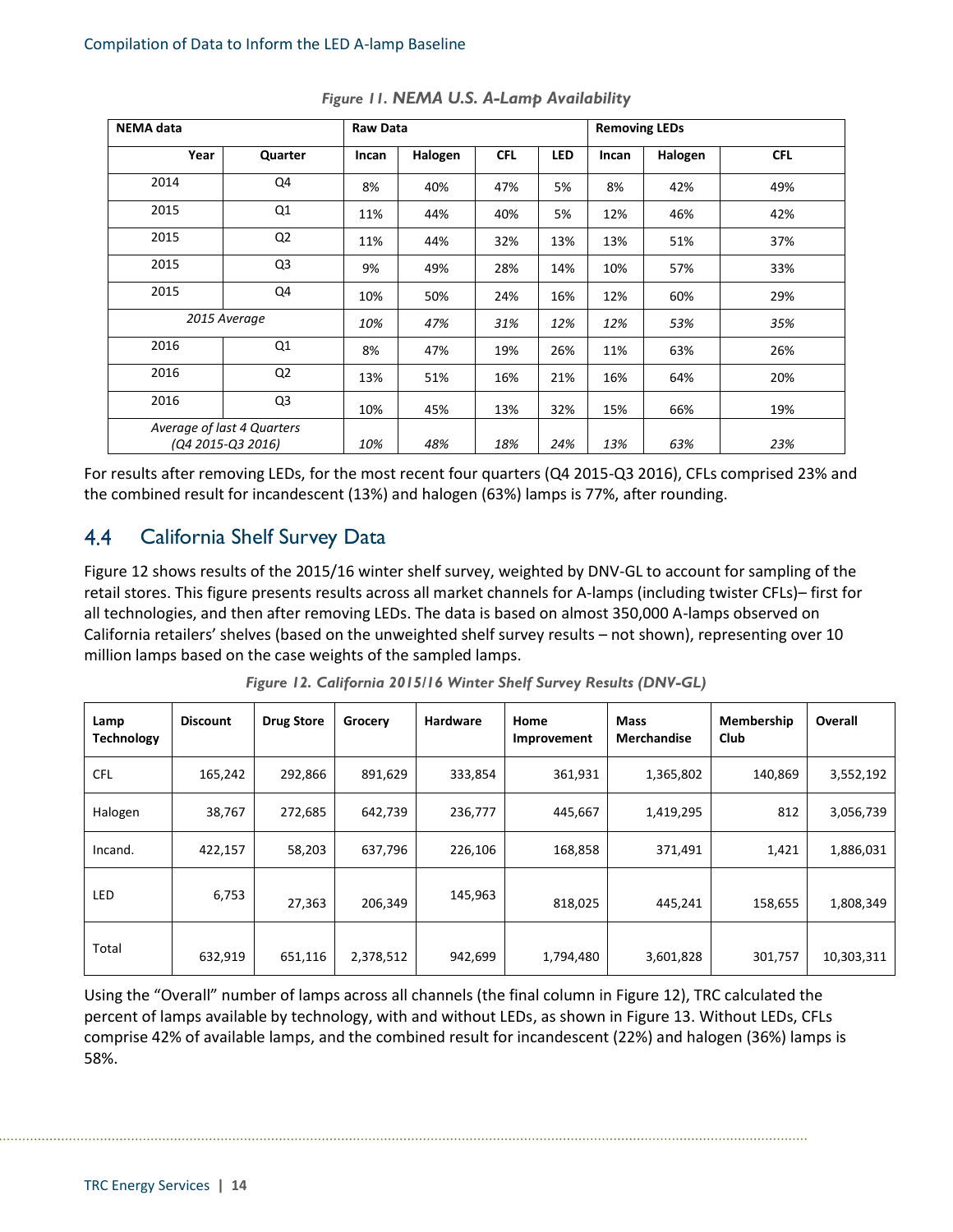<span id="page-17-1"></span>

|                    | <b>Raw Data (All Technologies)</b> |           |            |            | <b>Removing LEDs</b> |         |            |  |
|--------------------|------------------------------------|-----------|------------|------------|----------------------|---------|------------|--|
|                    | Incandesc.                         | Halogen   | <b>CFL</b> | <b>LED</b> | Incandesc.           | Halogen | <b>CFL</b> |  |
|                    | 1,886,031                          | 3,056,739 | 3,552,192  | 1,808,349  | N/A                  |         |            |  |
| % of Total A-lamps | 18%                                | 30%       | 34%        | 18%        | 22%                  | 36%     | 42%        |  |

| Figure 13. Percent of Lamps Available By Technology in DNV-GL 2015/16 Winter Shelf Survey |  |  |  |
|-------------------------------------------------------------------------------------------|--|--|--|
|-------------------------------------------------------------------------------------------|--|--|--|

Because lamp availability is an indicator of, but not the same as, lamp sales, TRC estimated lamp sales using the 2015/16 winter shelf survey results and data indicating consumers' purchasing preference by channel. Section [4.2](#page-10-0) describes the methodology and results.

TRC also analyzed trends in A-lamp availability by technology in the California shelf surveys over time, to inform how lamp installations may have changed since the CLASS and CSS surveys were conducted. As shown in [Figure](#page-17-2)  [14,](#page-17-2) incandescent and CFL availability has steadily decreased, while LED availability has steadily increased. Halogen availability increased significantly from the summer 2012 to the winter 2014/15 survey, but slightly declined from the winter 2014/15 to the winter 2015/16 survey. These results indicate that incandescent and CFL installations have likely decreased since the CLASS and CSS surveys, while halogen and LED installations have likely increased.

<span id="page-17-2"></span>

| <b>Lamp Technology</b> | Summer 2012 | Summer 2013 | <b>Winter 2014/15</b> | <b>Winter 2015/16</b> |  |
|------------------------|-------------|-------------|-----------------------|-----------------------|--|
| Incand.                | 34%         | 28%         | 21%                   | 18%                   |  |
| Halogen                | 5%          | 21%         | 35%                   | 30%                   |  |
| <b>CFL</b>             | 60%         | 49%         | 37%                   | 34%                   |  |
| <b>LED</b>             | 1%          | 2%          | 8%                    | 18%                   |  |
| Total                  | 100%        | 100%        | 100%                  | 100%                  |  |

*Figure 14. A-Lamp Technology Trends in California Retailer Shelf Surveys (DNV-GL)*

#### <span id="page-17-0"></span>4.5 Consumer Intercept Survey (DNV-GL 2016a)

l

As reported in the California Residential Replacement Lamp Market Status Report (DNV-GL 2016a), DNV-GL conducted a consumer intercept survey as part of the winter 2014/15 retailer shelf survey**<sup>11</sup>**. The survey asked consumers that were purchasing LEDs what lamp technologies they planned to replace with these LEDs. [Figure](#page-18-2)  [15](#page-18-2) shows results, with the column "All Responses" taken from Figure 58 in the DNV-GL (2016a) report. TRC added the middle column after removing the empty sockets and "Don't Know" responses and normalizing to 100%; and the last column after removing LEDs and normalizing to 100%. After removing LEDs, CFLs comprise 51% of lamp installed, and the combined result for incandescent (44%) and halogen (5%) lamps is 49%.

**<sup>11</sup>** DNV-GL conducted a similar consumer intercept survey as part of the winter 2015/16 shelf survey, but results were not published at the time of this white paper's development.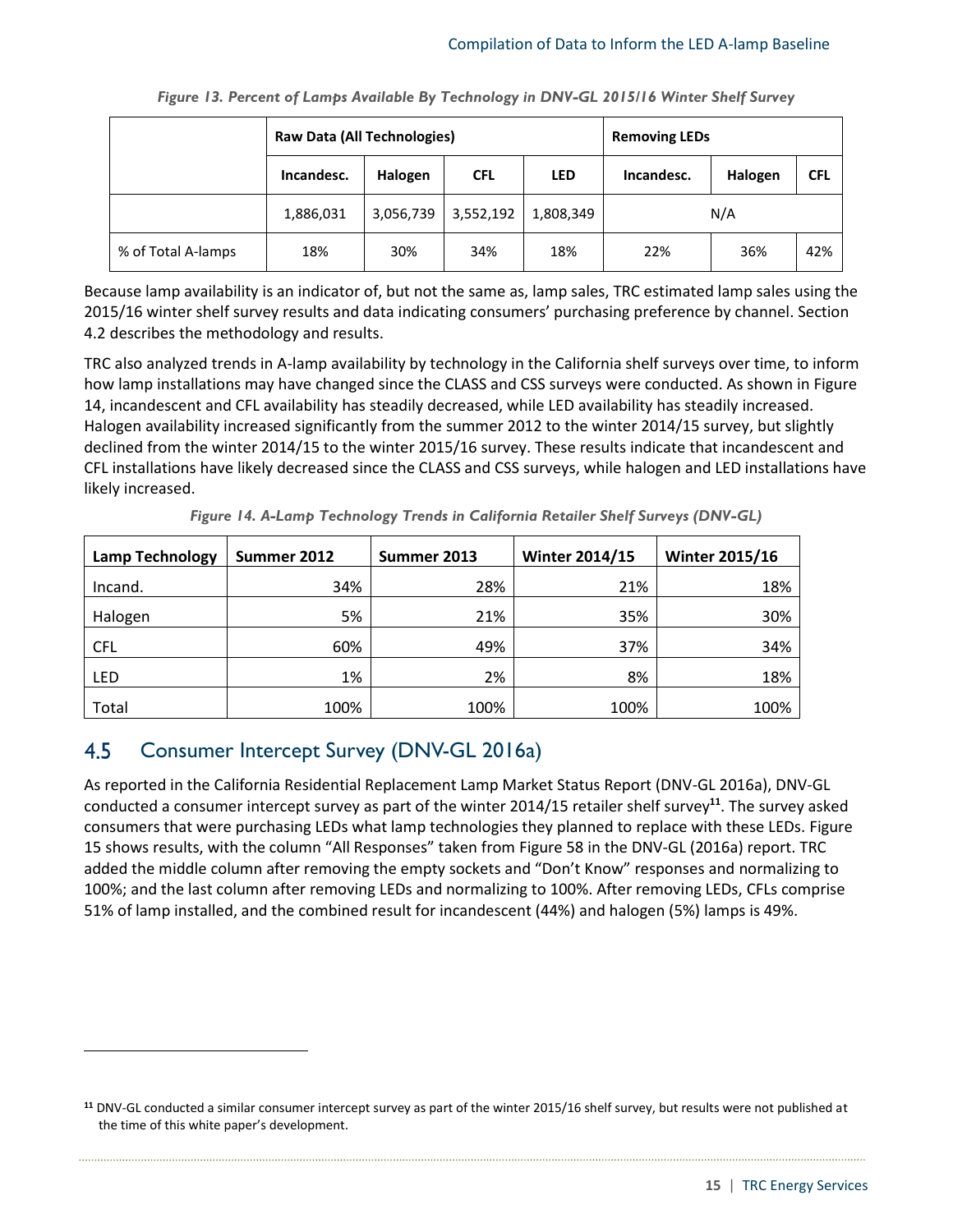<span id="page-18-2"></span>

|                            | A-lamps to be Replaced with LEDs                                                                         |      |                                                                            |  |  |  |  |  |  |
|----------------------------|----------------------------------------------------------------------------------------------------------|------|----------------------------------------------------------------------------|--|--|--|--|--|--|
| <b>Baseline Technology</b> | Responses, after<br><b>All Responses</b><br>$(n=281)$<br><b>Removing Empty Sockets</b><br>and Don't Know |      | Responses, after<br><b>Removing Empty Sockets,</b><br>Don't Know, and LEDs |  |  |  |  |  |  |
| Incandescent               | 41%                                                                                                      | 43%  | 44%                                                                        |  |  |  |  |  |  |
| Halogen                    | 5%                                                                                                       | 5%   | 5%                                                                         |  |  |  |  |  |  |
| <b>CFL</b>                 | 47%                                                                                                      | 49%  | 51%                                                                        |  |  |  |  |  |  |
| LED                        | 2%                                                                                                       | 2%   |                                                                            |  |  |  |  |  |  |
| <b>Empty Socket</b>        | 2%                                                                                                       |      |                                                                            |  |  |  |  |  |  |
| Don't Know                 | 2%                                                                                                       |      |                                                                            |  |  |  |  |  |  |
| Overall                    | 100%12                                                                                                   | 100% | 100%                                                                       |  |  |  |  |  |  |

*Figure 15. A-Lamps to be Replaced with LEDs, (Winter 2014/15 Consumer Intercept Survey)*

#### <span id="page-18-0"></span>4.6 Consumer Phone Survey (DNV-GL 2017)

As part of the impact evaluation of the 2015 ULP, DNV-GL conducted a phone survey of consumers, which included questions about what lamp types consumers had replaced with recently purchased LEDs[. Figure 16](#page-18-3) presents the results, taken from the 2015 ULP (Table 27 in DNV-GL 2017). The first column presents results for all technologies. The final column shows results after removing LEDs. After removing LEDs, CFLs comprised 32% of lamp replacements, and the combined result for incandescent (54%) and halogen (15%) lamps totals 68% after rounding.

<span id="page-18-3"></span>

|                            | A-lamps to be Replaced with LEDs |                      |  |  |  |  |  |
|----------------------------|----------------------------------|----------------------|--|--|--|--|--|
| <b>Baseline Technology</b> | All Technologies (n=2,364)       | <b>Removing LEDs</b> |  |  |  |  |  |
| Incandescent               | 51%                              | 54%                  |  |  |  |  |  |
| Halogen                    | 14%                              | 15%                  |  |  |  |  |  |
| <b>CFL</b>                 | 30%                              | 32%                  |  |  |  |  |  |
| <b>LED</b>                 | 5%                               |                      |  |  |  |  |  |
| Overall                    | 100%                             | 100%                 |  |  |  |  |  |

*Figure 16. Lamps Replaced by LEDs (2015 Consumer Telephone Survey)*

#### <span id="page-18-1"></span>4.7 CLASS 2012 Results

[Figure 17](#page-19-1) shows CLASS 2012 (DNV-GL 2014) results, as the percent of total lamps that were A-lamps (including spiral CFLs) by technology. These results are based on an on-site survey of approximately 2,000 homes in California conducted in 2012.

l

**<sup>12</sup>** Results have been rounded to the nearest whole number. The figure provides values for incandescent, halogen, and CFL lamps. TRC estimated the percent of LEDs, empty sockets, and "Don't Know" responses from reading Figure 58 in DNV-GL 2016a.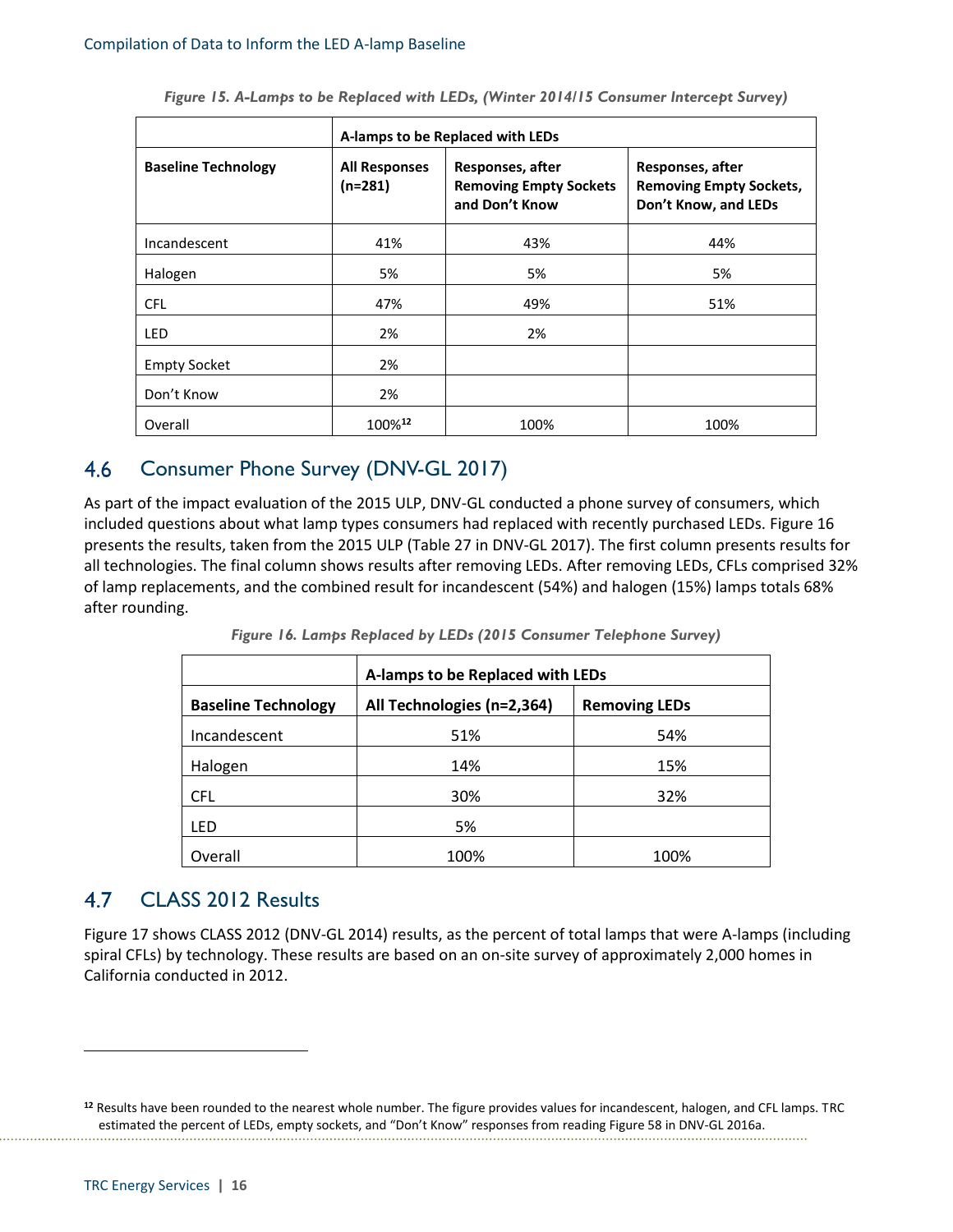<span id="page-19-1"></span>

|                  | $CFL$ A-Type |     | <b>CFL Spiral</b>   Halogen A-Type $\frac{1}{2}$ | Incand. | LED | Total |
|------------------|--------------|-----|--------------------------------------------------|---------|-----|-------|
| % of Total lamps | 1%           | 23% | $0.1\%$                                          | 23%     | 1%  | 48%   |

*Figure 17. Percent of All Lamps that are A-lamps (by Technology) in CLASS 2012*

As shown in [Figure 17,](#page-19-1) almost half (48%) of the lamps found in CLASS 2012 were A-lamps. Other lamp types included reflectors, globes, candelabra, linear lamps, and other lamp types.

TRC normalized the values in [Figure 17](#page-19-1) so that they totaled to 100% to calculate the percent of each technology for A-lamps, as shown in [Figure 18.](#page-19-2) After removing LEDs, CFLs comprised 50% of A-lamps, and the combined result for incandescent (49%) and halogen lamps (0.2%) is 50% after rounding.

<span id="page-19-2"></span>

|                    | <b>All Lamp Technologies</b> |         |            |     | <b>Removing LEDs</b> |         |     |
|--------------------|------------------------------|---------|------------|-----|----------------------|---------|-----|
|                    | Incand.                      | Halogen | <b>CFL</b> | led | Incand.              | Halogen | CFL |
| % of Total A-lamps | 48%                          | 0.2%    | 49%        | 2%  | 49%                  | 0.2%    | 50% |

*Figure 18. Fraction of A-Lamps by Technology in CLASS 2012*

TRC notes that the data in CLASS 2012 are approximately five years old. Since DEER 2016 estimates that the EUL for an indoor lamp is 3.5 years for residential buildings, many of the lamps observed in that survey – particularly the incandescent lamps – have likely burned out and been replaced. Lamp market availability data sources (including NEMA data and the California shelf surveys conducted since 2012) indicate that incandescent lamp installations have likely decreased, while halogen and LED installations have likely increased. Based on the California shelf surveys, CFL installations have likely decreased as well, as described in Sectio[n 2.](#page-4-0)

#### <span id="page-19-0"></span>4.8 California Commercial Saturation Survey (CSS)

TRC reviewed lamp saturation data from the CSS (Itron 2014b). The CSS collected data from 1,439 on-site surveys of office, retail, warehouse, colleges, healthcare (non-hospital), restaurants, grocery, schools, hotel/motel, and miscellaneous buildings, surveyed between the first quarter of 2012 and the fourth quarter of 2013[. Figure 19](#page-19-3) shows the distribution of incandescent, halogen, CFL, and LED lamps as a percentage of all lighting. This table includes both medium screw-based (MSB) and pin-based lamps – e.g., MR-16s and pin-based CFLs. CSS does not separate out MSB versus pin-based lamps in their data for all incandescent, halogen, CFL, and LED lamps. However, many of the CFLs captured in [Figure 19](#page-19-3) are pin-based lamps. Overall, this table indicates that MSB and pin-based lamps comprise a small fraction of lamps in commercial buildings (16% total).

|  | Figure 19. Incandescent, Halogen, CFL, and LED Lamps as a percent of all Lighting from CSS |  |  |
|--|--------------------------------------------------------------------------------------------|--|--|
|  |                                                                                            |  |  |

<span id="page-19-3"></span>

|                  | Incandescent | Halogen | <b>CFL</b> | LED | Total |
|------------------|--------------|---------|------------|-----|-------|
| % of all Sources | 4%           | 2%      | 9%         | 1%  | 16%   |

[Figure 20](#page-20-0) presents the distribution of MSB lamps for incandescent, CFL, halogen, and LED lamps. For these technologies, the CSS study distinguishes between MSB lamps and pin-base lamps, but does not further differentiate within the MSB category. Thus, data shown in [Figure 20](#page-20-0) includes all MSB lamps, including A-lamps, reflectors (PAR- and R-lamps), and globes.

In addition, the CSS report did not report lamp distributions for the survey sample as a whole. Instead, results were segmented by building type, business size, or program participation. To determine overall distribution, TRC calculated a weighted average based on program participation values, as shown below in [Figure 20.](#page-20-0) Note that TRC removed pin-based lamps, because these are not included in A-lamps; consequently, each row in [Figure](#page-20-0)  [20](#page-20-0) totals to less than 100%.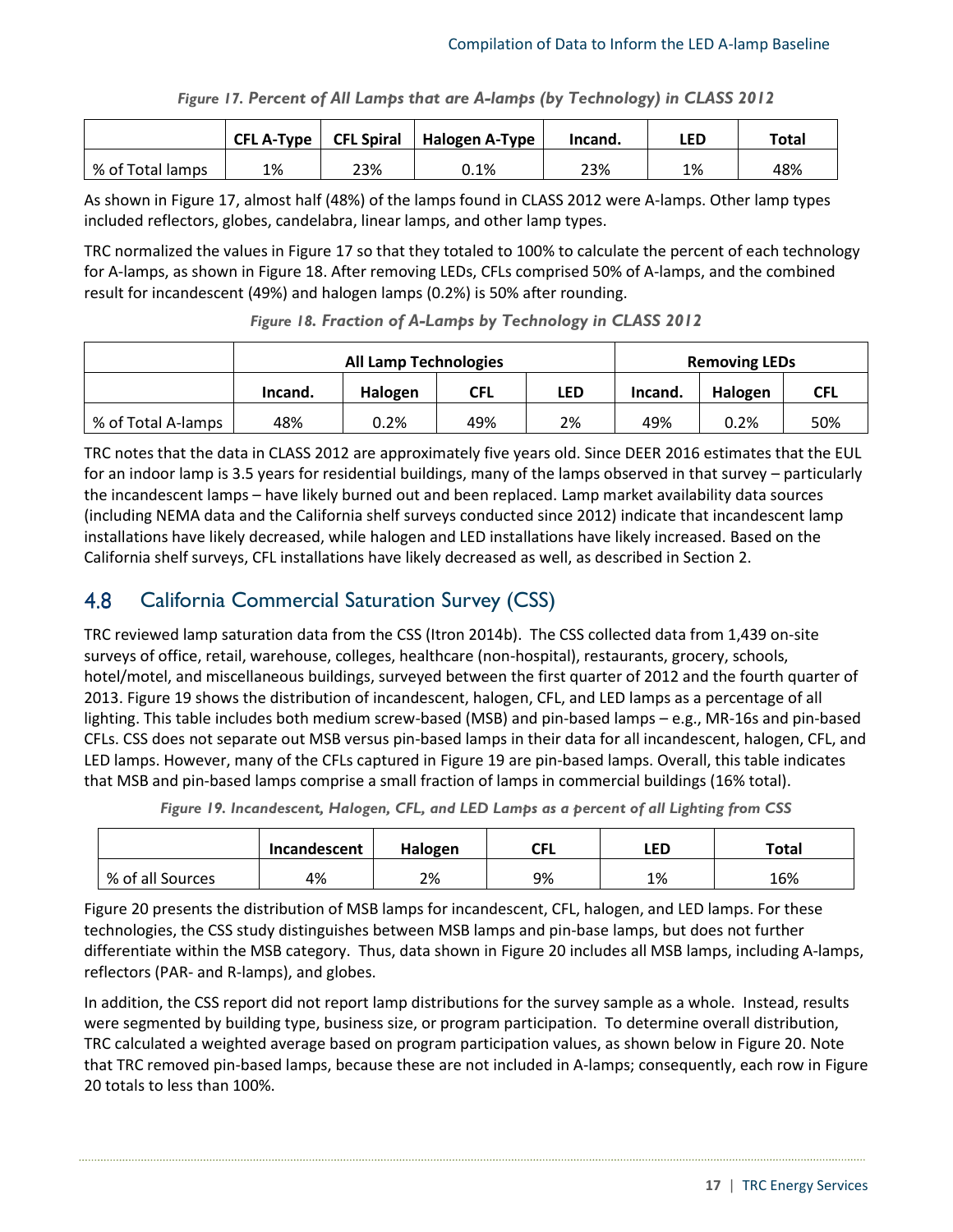<span id="page-20-0"></span>

|                                          | Incand. | Halogen | <b>CFL</b> | LED |
|------------------------------------------|---------|---------|------------|-----|
| EE Lighting Non-Participant (n=900)      | 22%     | 6%      | 34%        | 3%  |
| EE Lighting Participant (n=300)          | 13%     | 6%      | 31%        | 8%  |
| EE CFL/LED Participant (n=159)           | 14%     | 5%      | 35%        | 6%  |
| <b>Weighted Average (TRC Calculated)</b> | 19%     | 6%      | 33%        | 4%  |

*Figure 20. MSB Incandescent, Halogen, CFL, and LED lamp distribution from CSS*

Based on these values, TRC recalculated the percentages of each technology type after normalizing to 100%, and then after removing LEDs, as shown in [Figure 21.](#page-20-1) After removing LEDs, CFLs comprise 57%, and the combined result for incandescent (33%) and halogen (10%) lamps totals 43%.

*Figure 21. Percent of MSB Incandescent, Halogen, and CFL lamps from CSS*

<span id="page-20-1"></span>

|            | <b>All Results</b> |         |            |            | <b>After Removing LEDs</b> |         |            |
|------------|--------------------|---------|------------|------------|----------------------------|---------|------------|
|            | Incand.            | Halogen | <b>CFL</b> | <b>LED</b> | Incand.                    | Halogen | <b>CFL</b> |
| % of Total | 30%                | 9%      | 53%        | 7%         | 33%                        | 10%     | 57%        |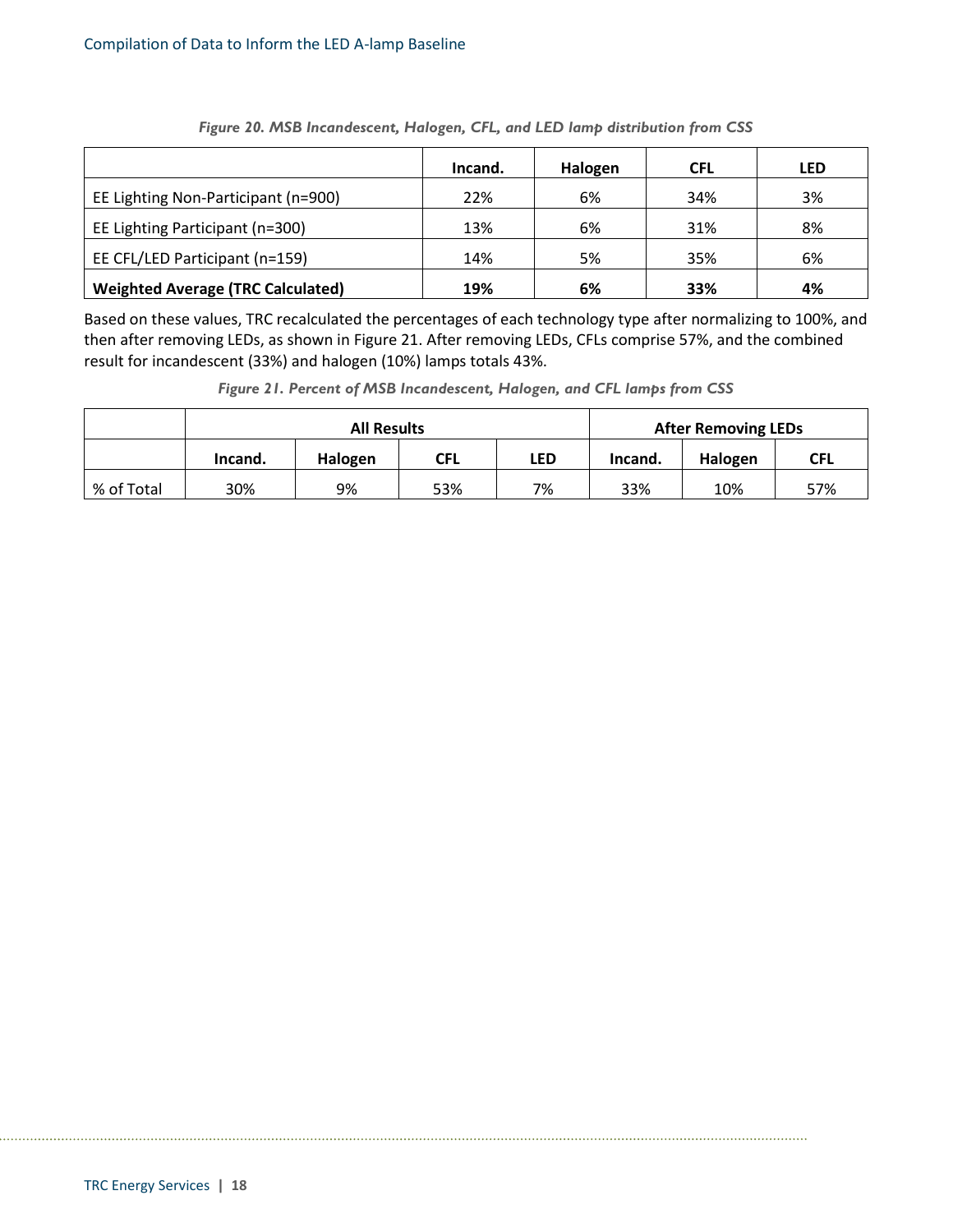# <span id="page-21-0"></span>**APPENDIX B – LIGHTTRACKER METHODOLOGY**

Apex Analytics provided the following description of their methodology for developing the LightTracker sales report.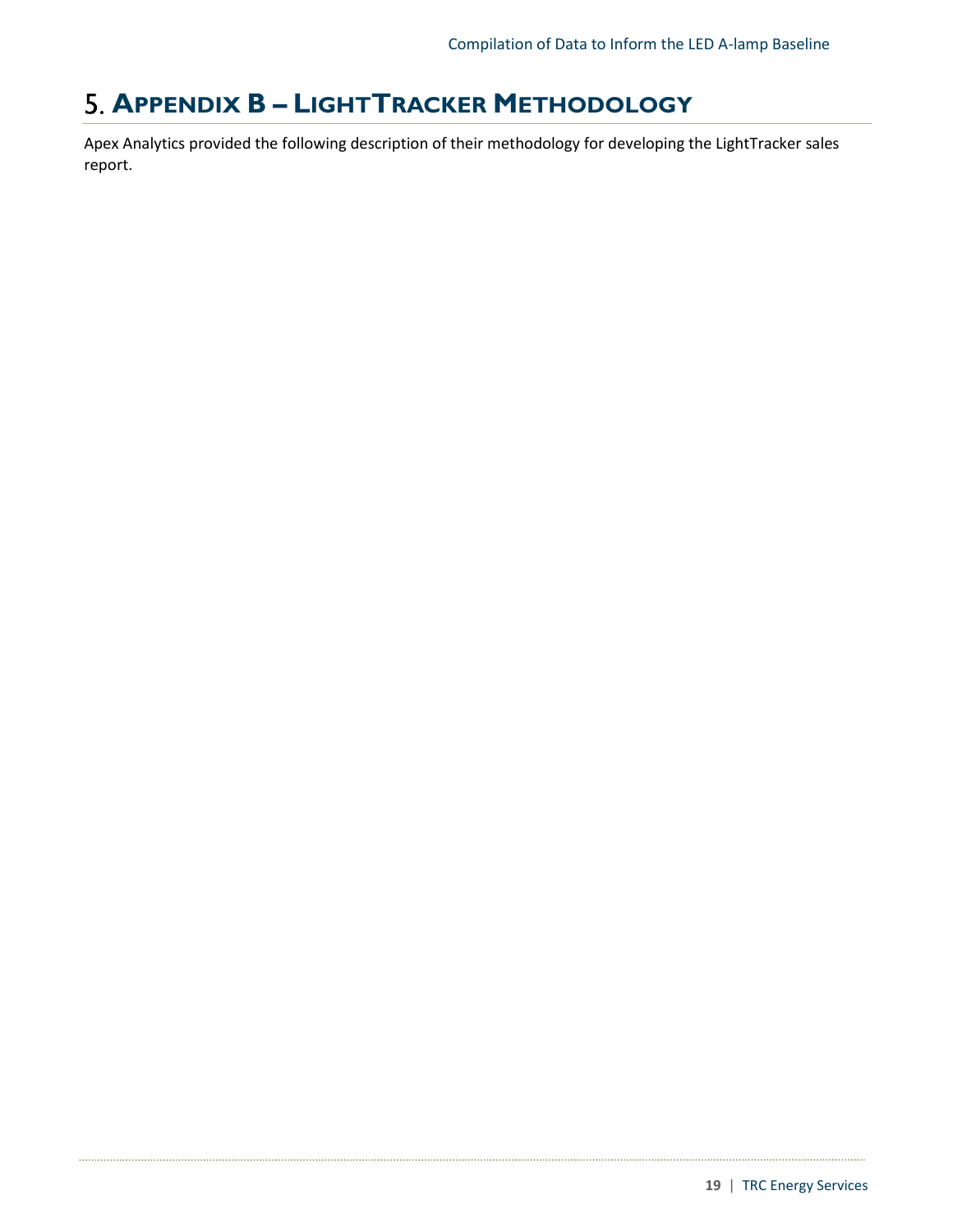

| To:          | <b>TRC Energy Services</b>            |  |
|--------------|---------------------------------------|--|
| <b>From:</b> | Scott Dimetrosky, Apex Analytics      |  |
| Date:        | April 17, 2017                        |  |
| Re:          | LightTracker Sales Report Methodology |  |

# **Data Sources**

To develop the LightTracker sales report, Apex Analytics leveraged a variety of data sources for model development, but relied primarily on 2015 sales data prepared by the Consortium for Retail Energy Efficiency Data (CREED) LightTracker initiative.[1,](#page-22-0)[2](#page-22-1) These sales data were primarily generated from two sources: point-of-sale (POS) state sales data (representing one group of retail channels) and National Consumer Panel (NCP) state sales data (representing a different group of retail channels). These two sources collectively represent the majority of bulb sales across the United States.

The primary model input data sources are listed here:

• National bulb sales

i<br>I

- POS data (grocery, drug, dollar, discount, mass merchandiser, and selected club stores)
- Panel data (home improvement, hardware, online, and selected club stores)

<span id="page-22-0"></span><sup>&</sup>lt;sup>1</sup> CREED serves as a consortium of program administrators, retailers, and manufacturers working together to collect the necessary data to better plan and evaluate energy efficiency programs. LightTracker is CREED's first initiative, focused on acquiring full-category lighting data including incandescent, halogen, CFL, and LED bulb types—for all distribution channels in the entire United States. As a consortium, CREED speaks as one voice for program administrators nationwide as they request, collect, and report on the sales data needed by the energy efficiency community. There are more details available online: [https://www.creedlighttracker.com.](https://www.creedlighttracker.com/) Note that 2015 data was the most recent year available at the time of this study.

<span id="page-22-1"></span><sup>&</sup>lt;sup>2</sup> The information contained herein is based in part on data reported by IRI through its Advantage service, interpreted solely by LightTracker. Any opinions expressed herein reflect the judgement of LightTracker, Inc. and are subject to change. IRI disclaims liability of any kind arising from the use of this information.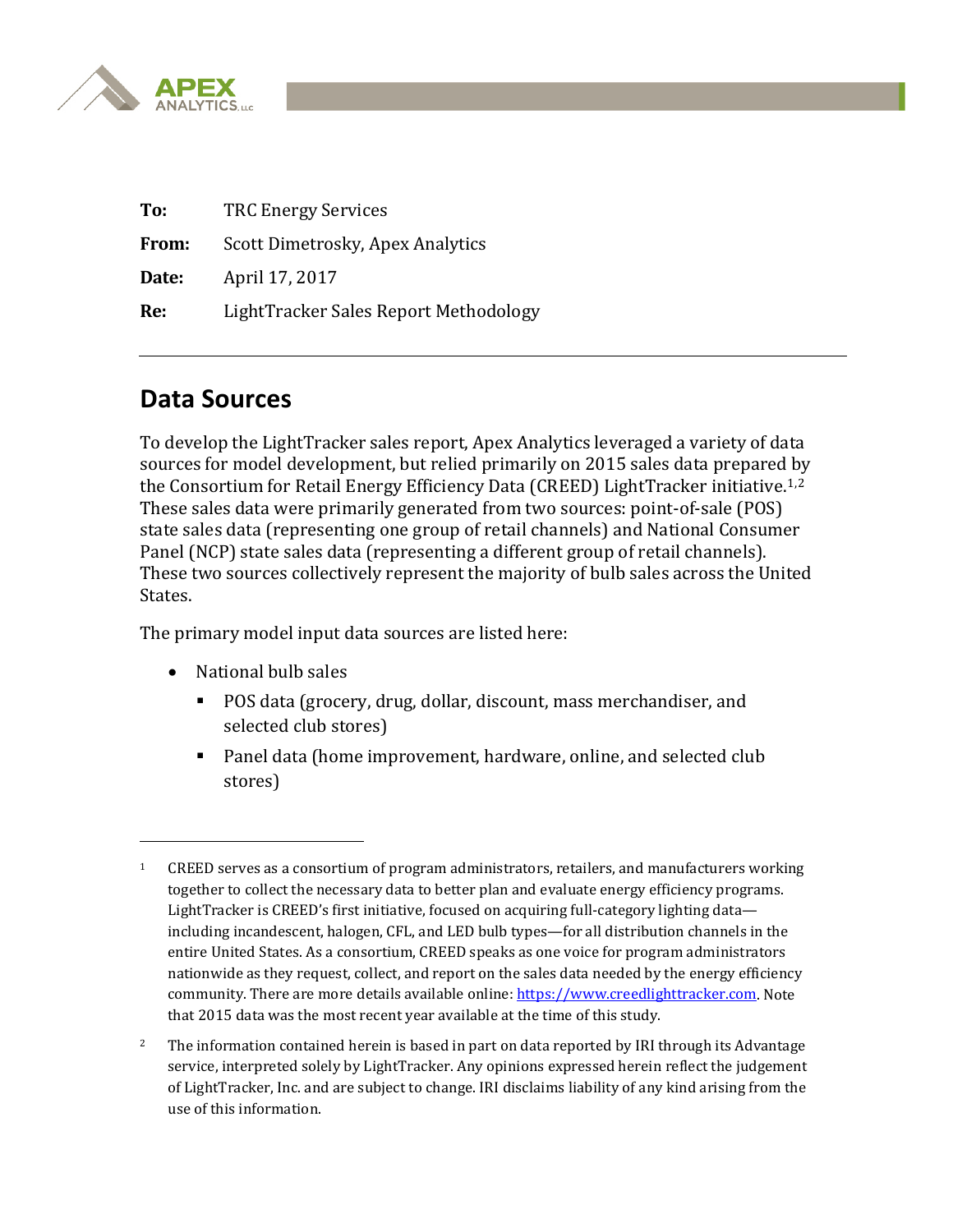- U.S. Census Bureau import data (CFLs)
- ENERGY STAR® shipment data (imports and ENERGY STAR market share)
- North American Electrical Manufacturers Association shipment data

# **Lighting Sales**

The LightTracker POS dataset includes lighting sales data for grocery, drug, dollar, club, and mass market distribution channels. These data represent actual sales that are scanned at the cash register for participating retailers.

The NCP represents a panel of approximately 100,000 residential households that are provided a handheld scanner for their home and instructed to scan every purchase they make that has a bar code. For California, the NCP included approximately 6,000 households in 2015. The use of a scanner avoids the potential recall bias that is prevalent in self-report methods that ask about lighting purchases. While these data included scans from both the channels in the POS data and the remaining channels, only scans from the remaining channels (home improvement, hardware, online, and selected club stores) are included so as to avoid double counting the POS sales.

Though the dataset Apex Analytics received included detailed records of lighting data purchases, the data required a considerable effort to ensure data integrity and the inclusion of all necessary bulb attributes. For example, not all records had some of the more critical variables populated, including bulb type, style, and wattage, and some clearly had erroneous values (e.g., 60-watt CFLs).

After a thorough review and quality control of the dataset, Apex Analytics reclassified, standardized, populated missing records, created additional variables, and performed general enhancements to the data. To populate missing records, validate existing records, and include additional bulb attributes, Apex Analytics created a proprietary Universal Product Code (UPC) database with approximately 20,000 bulbs from four sources:

- Manufacturer product databases provided to LightTracker
- Product catalogs downloaded from manufacturer websites
- Product offerings downloaded from retailer websites
- Automated lookups of online UPC databases, such as [www.upcitemdb.com](http://www.upcitemdb.com/)

LightTracker then merged the UPC bulb database with the POS/panel data, populating fields based on a hierarchy of data sources based on reliability, prioritized in the following order: manufacturer specifications, UPC lookups, and original IRI-based database values. Apex Analytics also conducted a large number of manual website lookups of individual bulbs to determine final assignments.